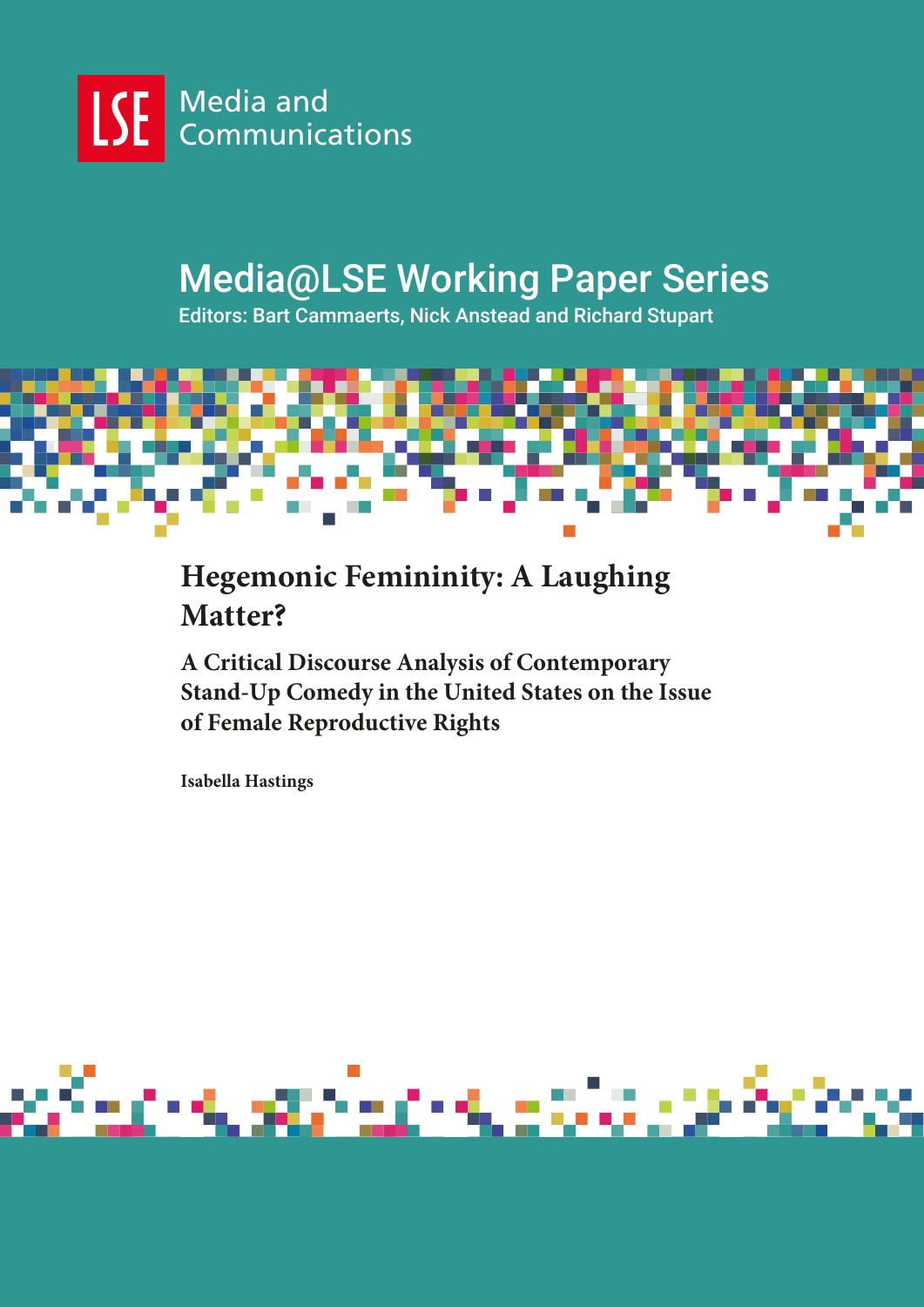Published by Media@LSE, London School of Economics and Political Science ('LSE'), Houghton Street, London WC2A 2AE. The LSE is a School of the University of London. It is a Charity and is incorporated in England as a company limited by guarantee under the Companies Act (Reg number 70527).

Copyright, Isabella Hastings © 2020.

The author has asserted their moral rights.

All rights reserved. No part of this publication may be reproduced, stored in a retrieval system or transmitted in any form or by any means without the prior permission in writing of the publisher nor be issued to the public or circulated in any form of binding or cover other than that in which it is published. In the interests of providing a free flow of debate, views expressed in this paper are not necessarily those of the compilers or the LSE.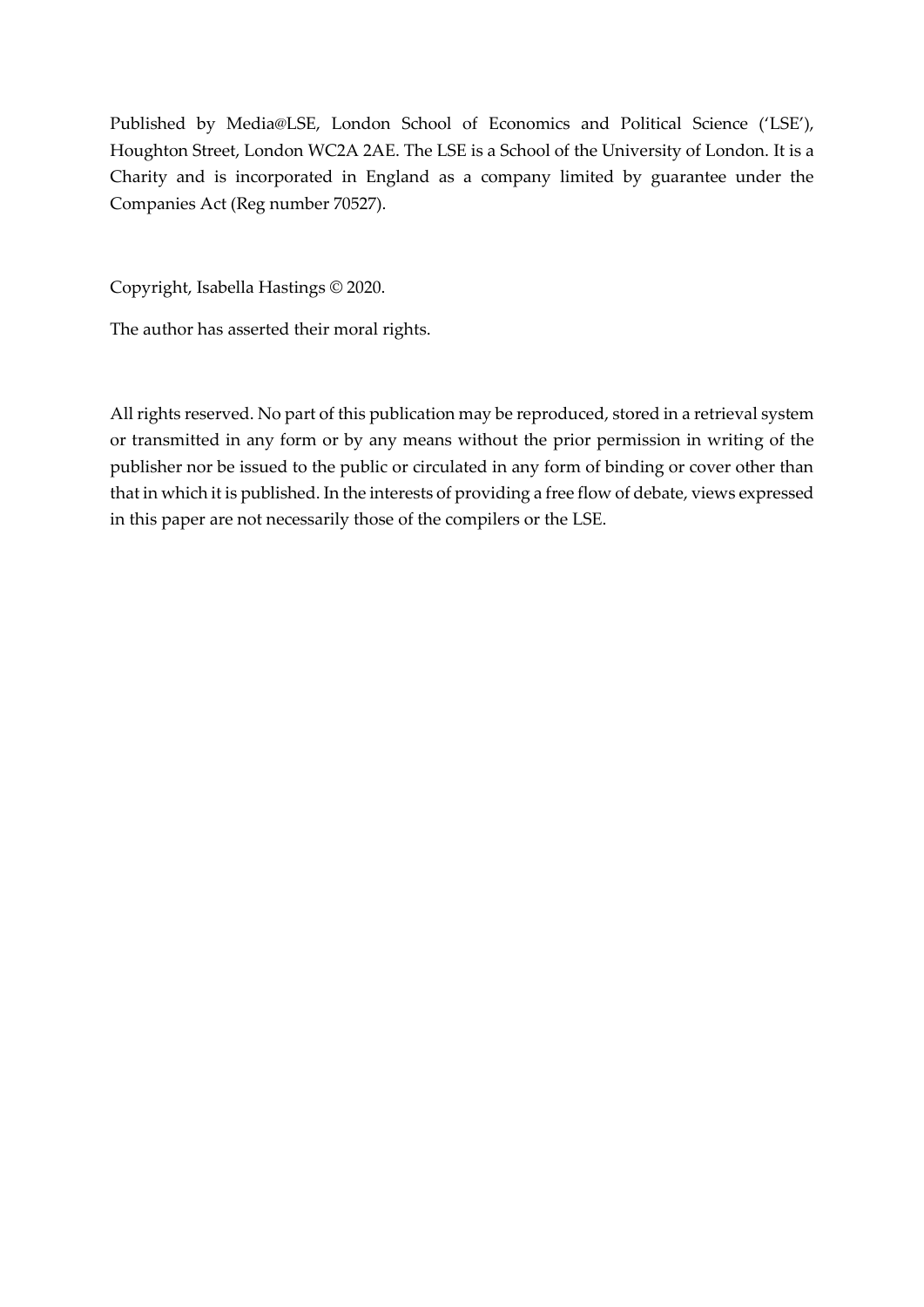# **1 ABSTRACT**

*This study explores alternative media representations of the issue of female reproductive rights in the United States through the platform of stand-up comedy. In the United States, a woman's right to an abortion is federally mandated by the 1973 Supreme Court ruling Roe v. Wade. However, recent state efforts to pass restrictive bills that oppose Roe, and efforts by the Trump administration to defund family planning organizations such as Planned Parenthood, challenge women's access to safe and affordable abortion and reproductive health care. It is not only important that these challenges to female reproductive rights are broadly criticized, but it is also important how the issue is discussed. Efforts to limit women's reproductive autonomy hinge on discourses of hegemonic femininity and ideologies that place motherhood as women's sole reproductive choice. The mainstream media in the United States consistently fail to communicate the complex issue of female reproductive rights and instead propagate these discourses that seek to limit women's reproductive freedom. Alternative media, however, and stand-up comedy specifically, historically provide a platform for voices to challenge power structures, and could, therefore, be a potential site of resistance against the hegemonic concepts of femininity threatening female reproductive freedom in the United States.*

*This study uses a critical discourse analysis of three variations of contemporary stand-up comedy from three comedians to consider the question: What are the ways in which contemporary stand-up comedy challenges hegemonic femininity in the context of female reproductive rights in the United States?*

*The conceptual framework of feminist theory helps to guide an analysis of how gender hierarchies are expressed and discursively enacted. The two discursive strategies of 'pushing the edge' of hegemonic femininity by interrogating latent assumptions, and the gendering or non-gendering of discourse are put forth as tools used by contemporary stand-up comedians to challenge patriarchal power systems and hegemonic femininity.*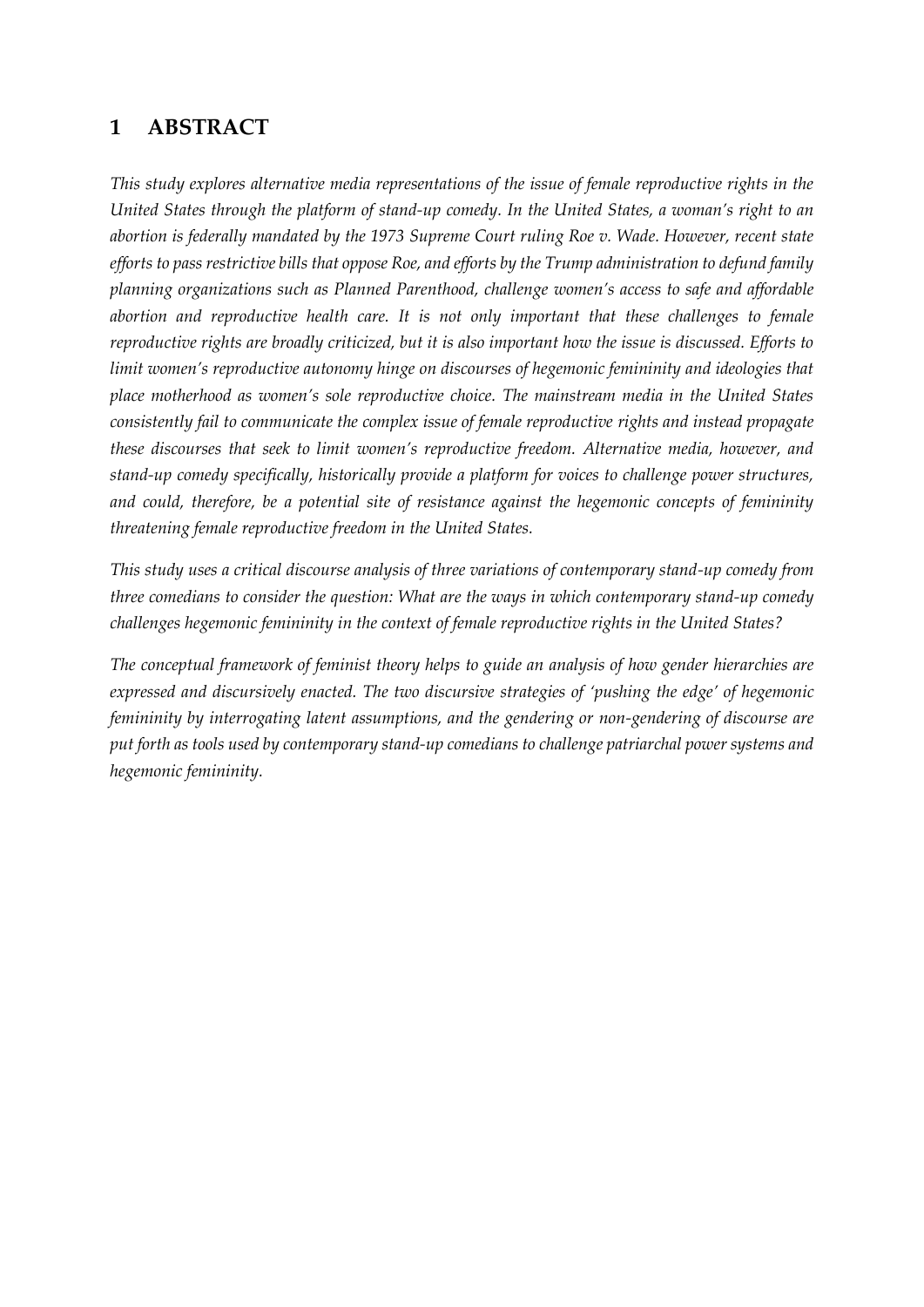# **2 INTRODUCTION**

In 2019, in the United States, restrictive laws on the issue of female reproductive rights passed in some 30 states, 15 of which passed laws that are colloquially termed 'heartbeat bills,' banning abortion after just six weeks of pregnancy (BBC, 2019). Many of these laws are unconstitutional, and the states that are passing them know that, as they directly challenge a woman's right to an abortion as mandated through the 1973 Supreme Court ruling, *Roe v. Wade* (BBC, 2019). The rationale behind these unconstitutional state efforts, then, is that the laws will be brought to the conservative-led Supreme Court, as it currently stands, to re-visit and revoke the legality of abortion through *Roe*. In addition to challenges to *Roe*, in 2019, the Trump administration has taken steps to restrict federal funding of Planned Parenthood and other family planning organizations (Belluck, 2019), further limiting women's access to contraception and reproductive health care.

With women's reproductive rights precariously positioned in the United States, it is crucial *that* the issue is widely discussed, but it is also important *how* the issue is discussed. The debate surrounding female reproductive rights is historically approached from the two opposing camps of choice and life - where one is either pro-choice or pro-life (Palczewski, 2010). Prochoice activists argue in favor of women's right to choose elective abortion, while the contemporary pro-life movement is 'socially conservative, evangelical Christian-based' (DaoJensen, 2013: 614) and against abortion, arguing that the fetus is unborn-life that must be protected. However, the issue of female reproductive rights is far more complicated than the diametrically opposed pro-life and pro-choice debate allows. Instead of being an issue singularly concerned with abortion, the struggle for female reproductive rights is one of comprehensive demands that includes, but is not limited to abortion (Palczewski, 2010). The recent efforts to roll back *Roe* and defund Planned Parenthood not only threaten women's access to safe and affordable abortion, but also threaten, among other things, women's access to safe and affordable health care, and disproportionately affect women from marginalized communities (Defares, 2019). With the issue of female reproductive rights taking on new and urgent relevance in the present-day United States, this dissertation explores the societal power structures that seek to limit women's reproductive freedom. Mainstream media consistently fail to present the complexities surrounding the fight for women's reproductive rights and contribute to the pronatalist ideology central to hegemonic femininity. By focusing on content that specifically addresses the issue of female reproductive rights, I consider how stand-up comedy, as a form of alternative media, gives voice to marginalized communities and challenges hegemonic beliefs about femininity.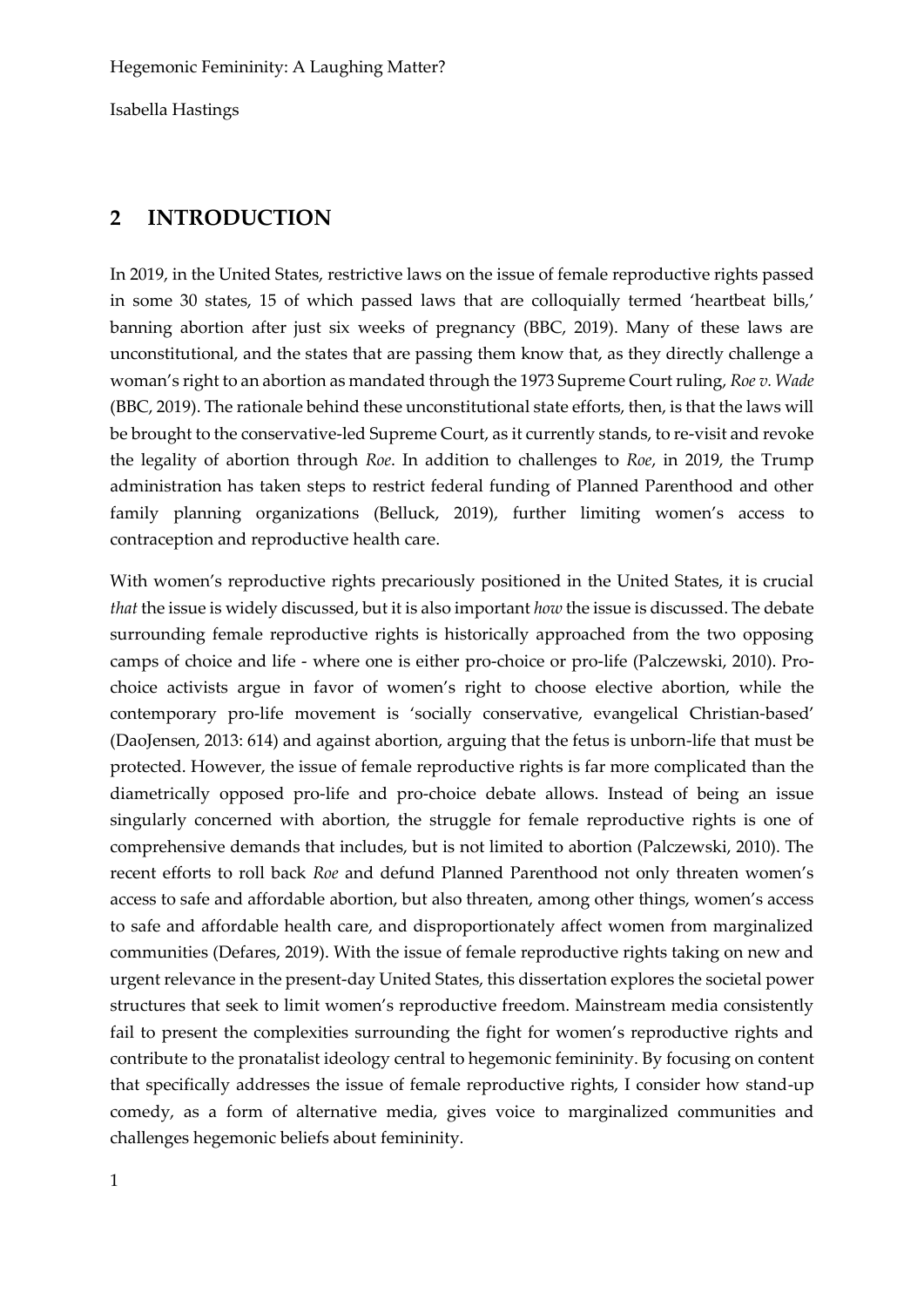#### Isabella Hastings

This study begins with a theoretical analysis of publics, counter-publics, and discourse to identify the ideological phenomenon of hegemony. It then moves to a specific critique of public discussion on the issue of female reproductive rights to locate the role of hegemonic femininity in shaping that discourse. Additionally, the language of 'choice' is problematized due to its focus on abortion as the signifying issue for women's reproductive rights. The term 'reproductive freedom' is introduced as a more comprehensive term for female reproductive autonomy, one that calls for a variety of reproductive rights including abortion and reproductive health care. Next, this study unpicks the role of mainstream media in perpetuating hegemonic ideologies, using examples of the mainstream media's framing of female reproductive rights as a demonstration of its inadequacy as a space to challenge hegemonic femininity. Alternative media is analyzed as a potential space for voices systematically repressed by dominant institutions. Finally, stand-up comedy is put forth as an alternative media form that, through the use of political satire, supports the critique of hegemonic femininity and the articulation of female reproductive rights from a perspective that promotes women's autonomy over their bodies.

While the social role of humor as a critique of power has been largely studied, this project focuses specifically on features of stand-up comedy and in what ways those features challenge concepts of hegemonic femininity through content addressing the topical issue of female reproductive rights. Locating the discursive strategies of 'pushing the edge' of hegemonic ideologies by interrogating latent societal assumptions and the gendering or non-gendering of discourse, this study engages with feminist theory, with a particular emphasis on poststructuralist feminism, to offer a critique of patriarchal systems of power.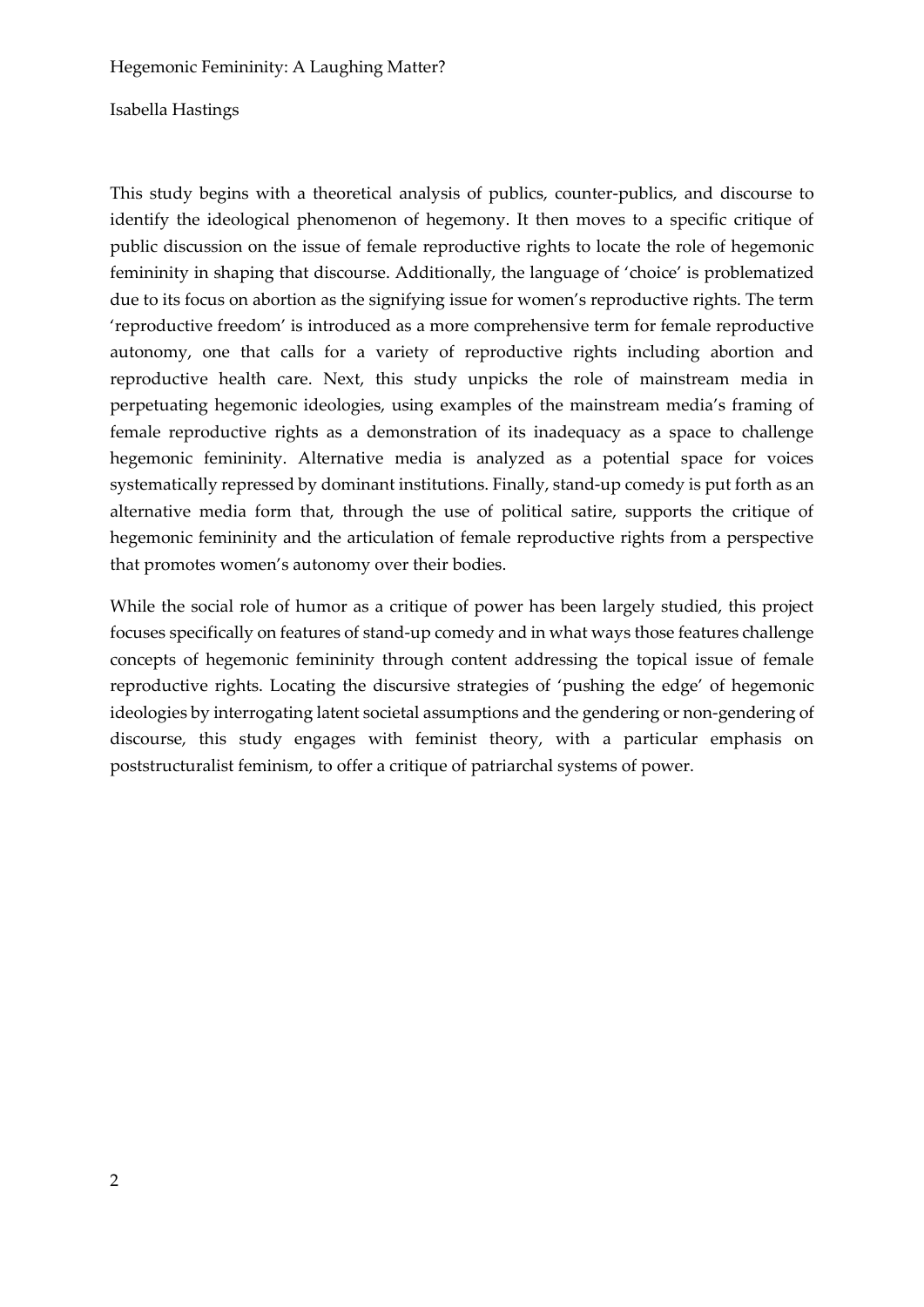# **3 THEORETICAL CHAPTER**

This theoretical chapter consists of a literature review and a conceptual framework. The literature review outlines the existing scholarship used to guide this study. Next, feminist theory and its role informing this research is introduced through the conceptual framework. Finally, within the conceptual framework, the study's aims and objectives are presented.

# **3.1 LITERATURE REVIEW**

### **3.1.1 THEORIES OF PUBLICS, DISCOURSES, AND HEGEMONY**

The public sphere is a social arena in which its members attempt to shape and control the state's approach to certain issues through discussion, criticism, and the formation of public opinion (Fuchs, 2010). Multiple publics can exist within a state, and people can belong to more than one public (Warner, 2002). As such, the struggle over the ways in which the social world is projected is often led by the dominant public to the exclusion of minority groups (Warner, 2002). Alternative publics, or counter-publics, allow those subordinated groups to challenge the cultural assumptions posited by the public sphere and to develop oppositional interpretations of their identities and ideologies, which combat those originating from and maintained by the public sphere (Bone, 2010) or other counter-publics (Fraser, 1989).

By projecting the social world in ways that are guided by the ideologies of publics (Warner, 2002) - their beliefs and values - discourse can be used as a tool to influence the implementation of ideas, the regulation of other people's conduct, and the power relations that are tied to the creation of knowledge (Hall, 2001). Discourse should broadly be understood as language use - messaging through text or talk - which is critical to the structuring of social life (Wodak and Meyer, 2008). A discursive event occurs in relation to 'the situation(s), institution(s) and social structure(s), which frame it' (Wodak and Meyer, 2008: 5), and plays an important social role as an object of knowledge that may sustain, reproduce, or subvert the social status quo (Wodak and Meyer, 2008). Counter-discourses, discourses originating from beyond the dominant culture, challenge social systems of power by exploiting the limitations and vulnerabilities from society's dominant discourses, thus exposing them to contestation. In developing counter-discourses, counter-publics often rely on dialogic techniques such as 'unique vocabularies, tactics, and arguments' (Bone, 2010: 19) to express different worldviews, counteract socio-cultural homogenization and challenge existing power structures through discourse (Gardiner, 2004).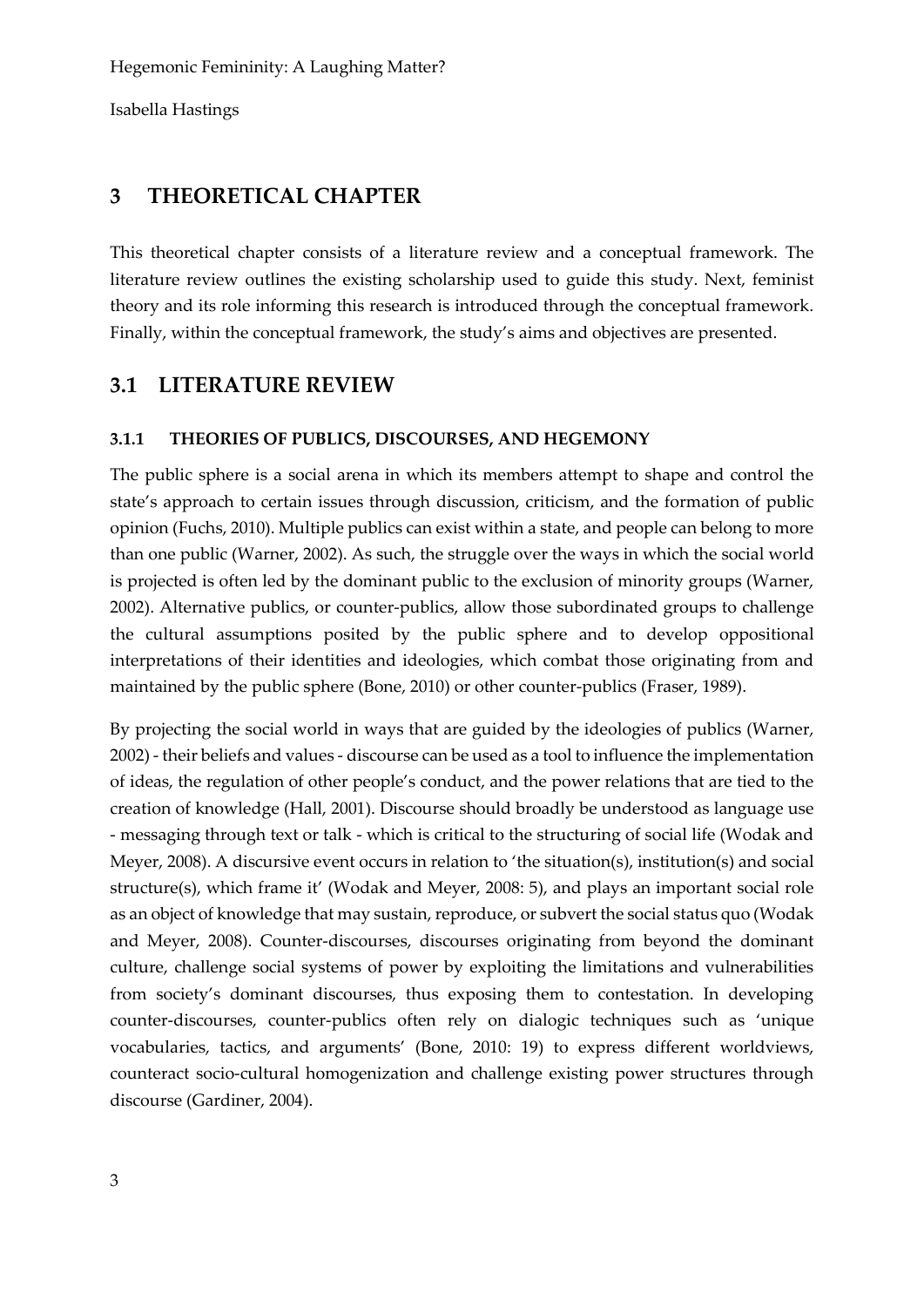Isabella Hastings

When dominant ideologies - the beliefs posited and contained by the dominant culture - are ingrained in a society to the point where they *seem* permanent, normal and common sense, we come to what is understood as hegemony (Atton, 2002). Attempts to control dominant ideologies, and 'struggles over cultural meanings and social identities are struggles for cultural hegemony, that is, for the power to construct authoritative definitions of social situations and legitimate interpretations of social needs' (Fraser, 1989: 6). While the hegemonic ideologies shaped by the dominant culture are mobile, and not static, they are powerful methods of social control that define the status quo for a given society, and dictate what is considered 'normal' (O'Brien Hallstein, 2010). In a democratic system, such as the United States, hegemonic ideologies can have palpable consequences due to the ways in which they define how issues are discussed and subsequently implemented.

#### **3.1.2 DISCOURSE AND FEMALE REPRODUCTIVE RIGHTS**

According to Thakkilapati (2019), 'the struggle for reproductive justice is a struggle over the meanings and practices associated with hegemonic femininity' (p. 63). The hegemony socially constructs normative gender conventions and come to define the meanings and behaviors associated with masculinity and femininity (West and Zimmerman, 1987). In the United States, hegemonic femininity rests on a heterosexual narrative of motherhood, one that involves specific prerequisites including, but not limited to, an intentional pregnancy occurring between a man and a wife which receives care and monitoring both before and after birth, and is financially independent of government support (Takkilapati, 2019). By internalizing societal gender norms, both men and women legitimize hegemonic femininity through their actions and the discourses they produce in everyday life (Lazar, 2005). 'Media portrayals, medical expert advice, religious decrees, and folk narratives about sexuality and reproduction' (Thakkilapati, 2019: 65) all participate in the construction and legitimation of this hegemonic femininity and a narrative that distinguishes motherhood as the ideal reality for women. Pronatalism, the belief that child-bearing and parenthood is the singular socially desirable reproductive path for women, and abortion is a rejection of women's mothering role, currently dominates the United States socio-political context, supports this hegemonic femininity, and sets the tone for public discourse on the issue of female reproductive rights (Mollen, 2014). As a result, misconceptions 'that women regret abortions, are physically and psychologically harmed by them, and are advantaged by continuing their pregnancies to term' (Mollen, 2014: 163) are prevalent across the United States, and act as the basis for restrictive abortion legislation and informed consent. Additionally, the very real physical and psychological risks of pregnancy and childbirth are missing from public discourse on the issue of female reproductive rights (Mollen, 2014).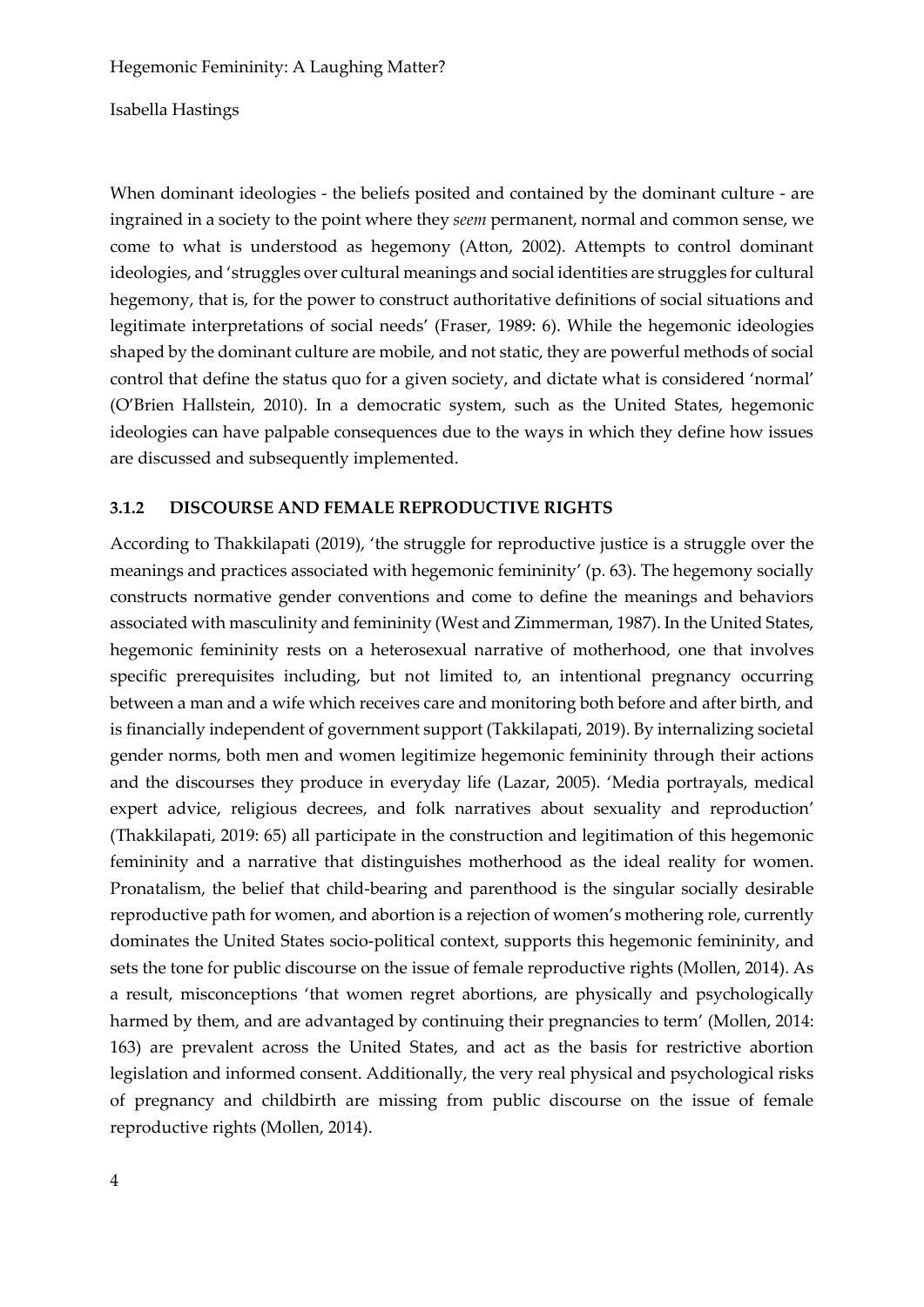#### Isabella Hastings

This lack of discourse on the reproductive reality of women is, in part, because hegemonic femininity and pronatalism are born of a dominant patriarchal system that subordinates women to men. As a result, women have turned to counter-public spheres to develop discourses that challenge these ideologies that seek to limit women's reproductive autonomy (Bone, 2010). But since, as outlined above, women's reproductive rights, especially abortion, deviates from the normative behavior conventions set by the dominant culture, it remains a relatively 'taboo' topic in the United States (Wallace, 2019). However, particularly with current state efforts to restrict women's reproductive autonomy, it is important to understand how the issue is criticized, beyond the public sphere, through counter discourses that seek to challenge hegemonic femininity and support female reproductive freedom.

Choice has come to mean the 'unencumbered right to determine when, whether, and with whom to have children… it is invariably wed to notions of women's individual autonomy and empowerment' (Fixmer-Oraiz, 2010: 28). While the language of choice challenges the hegemonic ideologies that place motherhood at the center of femininity, it is, ultimately, limited in its ability to support a multiplicity of women's lived experiences by creating new assumptions about women's reproductive needs and interests (Palczewski, 2010). Fixmer-Oraiz (2010) problematizes the discursive limits of 'choice' by considering how it fails to place the reproductive health of *all* women at the center of the fight for women's reproductive freedom. While men are hierarchically placed above women in the patriarchal gender order, many different relations of power overlap with this gender structure, those based on 'race/ethnicity, social class, sexual orientation, age, culture and geography' (Lazar, 2005: 10). As a result, gender oppression is experienced and discursively maintained differently for different women (Lazar, 2005). The language of choice, argues Fixmer-Oraiz (2010), has been greatly criticized by women of color and poor women due to its failure to acknowledge a history within the United States of systematic attempts to use contraception to limit women's reproductive autonomy along lines delineated by a woman's race, economic class, or nationality. Additionally, while *legally* guaranteed by *Roe*, reproductive choices are not *economically* guaranteed.

*Women's decisions are largely determined by income: wealth equals access to a range of maternal and reproductive options; poverty or a reliance on public funding for health care translates into governmental regulation of one's reproductive health-care decisions (Fixmer-Oraiz, 2010: 43).* 

The freedom of choice, therefore, is not a reality for *all* women in the United States.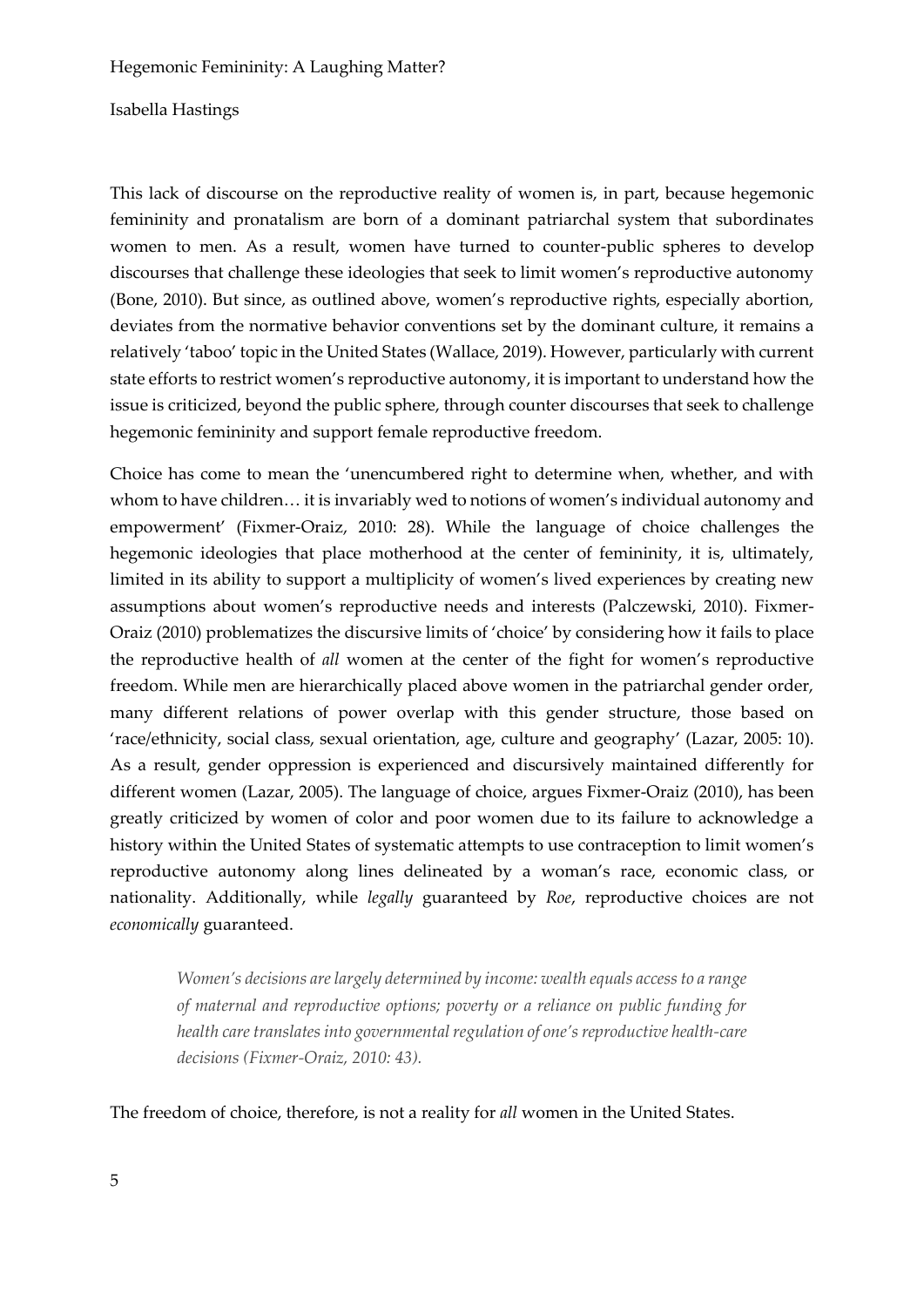Isabella Hastings

With the above discursive limits to the language of choice in mind, 'reproductive freedom' is put forth as an alternate term relating to issues of female reproductive justice. Whereas the language of choice was created and developed by white middle-class women's movements, 'reproductive freedom' was brought forth by women of color and poor women who sought to change the discourse on issues of maternity and reproduction to include their lived experiences, rather than simply those of white-middle class women (Palczewski, 2010). Central to the term is the belief that reproductive autonomy is far more comprehensive than access to abortion, and includes 'issues such as forced sterilization, access to pre- and postnatal care, adequate food and housing, access to quality education, and the right to be sexual' (Palczewski, 2010: 80). While the language of reproductive freedom has not permeated public discourse to the level of the language of choice, it has opened up the debate to reframe the issue of female reproductive rights as one that goes beyond abortion advocacy and includes a multiplicity of women's lived experiences (Palczewski, 2010).

#### **3.1.3 MAINSTREAM MEDIA AND HEGEMONY**

Mainstream media play a central role in the creation and dissemination of discourses that orient us towards particular representations of the world. Even individuals with strong ideological standpoints may gradually reformulate their views on issues when repeatedly exposed to counter evidence through different discursive presentations (Wilson, 2008). As social systems, mainstream media can 'reach a wide public and are therefore part of communication processes in public spheres' (Fuchs, 2010: 175). News media, in particular, are idealistically projected by journalists as reflections of 'the world as it is' (Davis, 2007: 54), however, according to Davis (2007), the media may perpetuate social power imbalances by supporting ideologies through the omission of certain narratives and the simultaneous overreporting of others. As a result, media may be used to mobilize the bias rampant in public discourse and strengthen hegemonic power relations in society (O'Brien Hallstein, 2010). Similarly, while the expressions of hegemonic ideologies within mainstream media change over time, these shifts represent an ability by the media to absorb ideas that challenge the dominant culture thus limiting any potential social or ideological change (Cuklanz, 2016). The mainstream media, therefore, create a system that is 'monolithic and inflexible, within which the representation of dissident, radical and otherwise 'unofficial' voices is largely predictable: if heard at all, such voices will be demonised and marginalised' (Atton, 2002: 492).

### **3.1.4 MAINSTREAM MEDIA AND FEMALE REPRODUCTIVE RIGHTS**

*Media routinely report on women's issues without a female in sight, minimize reproductive rights as a mere phenomenon of a 'cultural war,' and promote a*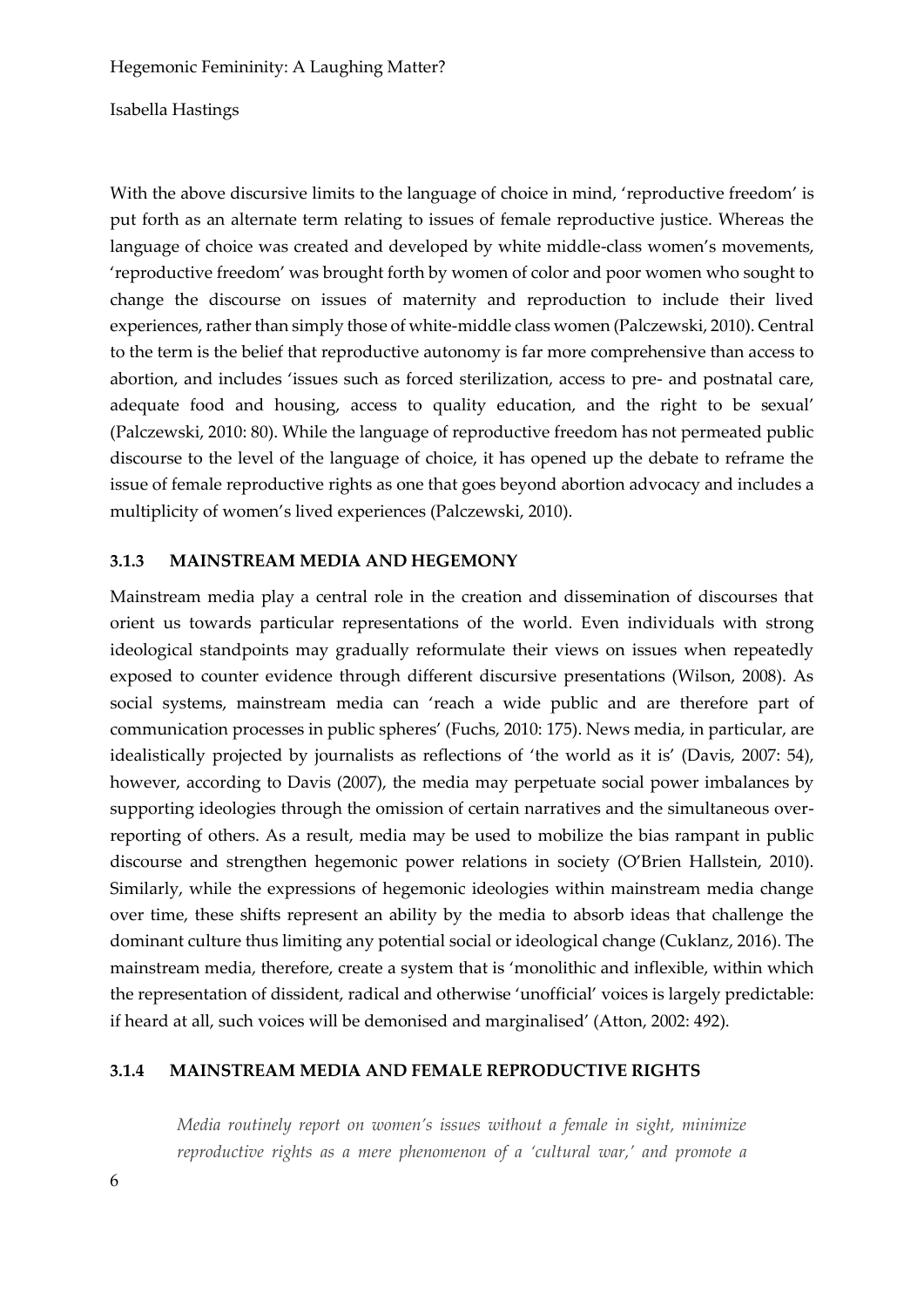### Isabella Hastings

*tenuous role for women wherein the other sex should be desired by men, but not express (or even have) her own desires, lest she become a slutty, fetus-aborting, moral-debasing heathen (Tady, 2012: 5).*

Perhaps unsurprisingly then, women are consistently underrepresented in mainstream media, to a point where studies show as much as '80 percent of news subjects are men, and that approximately 80 percent of expert sources are male' (Cuklanz, 2016: 3). This gender disparity has serious implications in terms of how issues, such as female reproductive rights, are discussed by the media, how societies interpret women's health and sexuality, and how women themselves view their own self-worth (Tady, 2012). For example, in looking specifically at the media response to an Obama era mandate ensuring health insurance coverage of contraception, Tady (2012) considers how mainstream media framed the debate as a religious freedom issue as opposed to a reproductive rights issue.

*Over a five-day period when the 'controversy' reached its height, cable news networks interviewed only one public health expert out of 301 guests, setting the frame that access to contraception isn't a healthcare issue (Tady, 2012: 5).* 

Similarly, Douglas (2013) argues that when it comes to female reproductive rights, mainstream media disproportionately cover those who support pro-life legislation in comparison with the little to no national media coverage pro-choice individuals receive. This media frame, which privileges 'mostly-white-male-law-makers' and silences women's political struggles, enables hegemonic ideologies and the patriarchal system within the United States (Douglas, 2013).

Beyond that, the media consistently fail to explore and reveal the multiplicity of experiences of women from different age, race, and socio-economic classes (Bone and Meyers-Bass, 2010). In her study, DaoJensen (2013), unpicks the mainstream media attention afforded to Bristol Palin - the daughter of Republican presidential candidate John McCain's vice-presidential running mate, Sarah Palin - and her teenage pregnancy and single motherhood as a demonstration of what she sees as a postfeminist and neoliberal media culture. Palin was celebrated by the media for her choice to follow through with her pregnancy, but the media failed to address the fact that as a white, upper middle-class woman, her experiences differ greatly to that of the realities faced by other women. While the discourses espoused by the media did not acknowledge 'any idea of the individual as subject to pressures, constraints, or influence from outside themselves' (DaoJensen, 2013: 610) they instead adopted the language of choice in so far as they determined that there is one right and one wrong choice when it comes to pregnancy, the right choice being the decision to embrace motherhood. Similarly,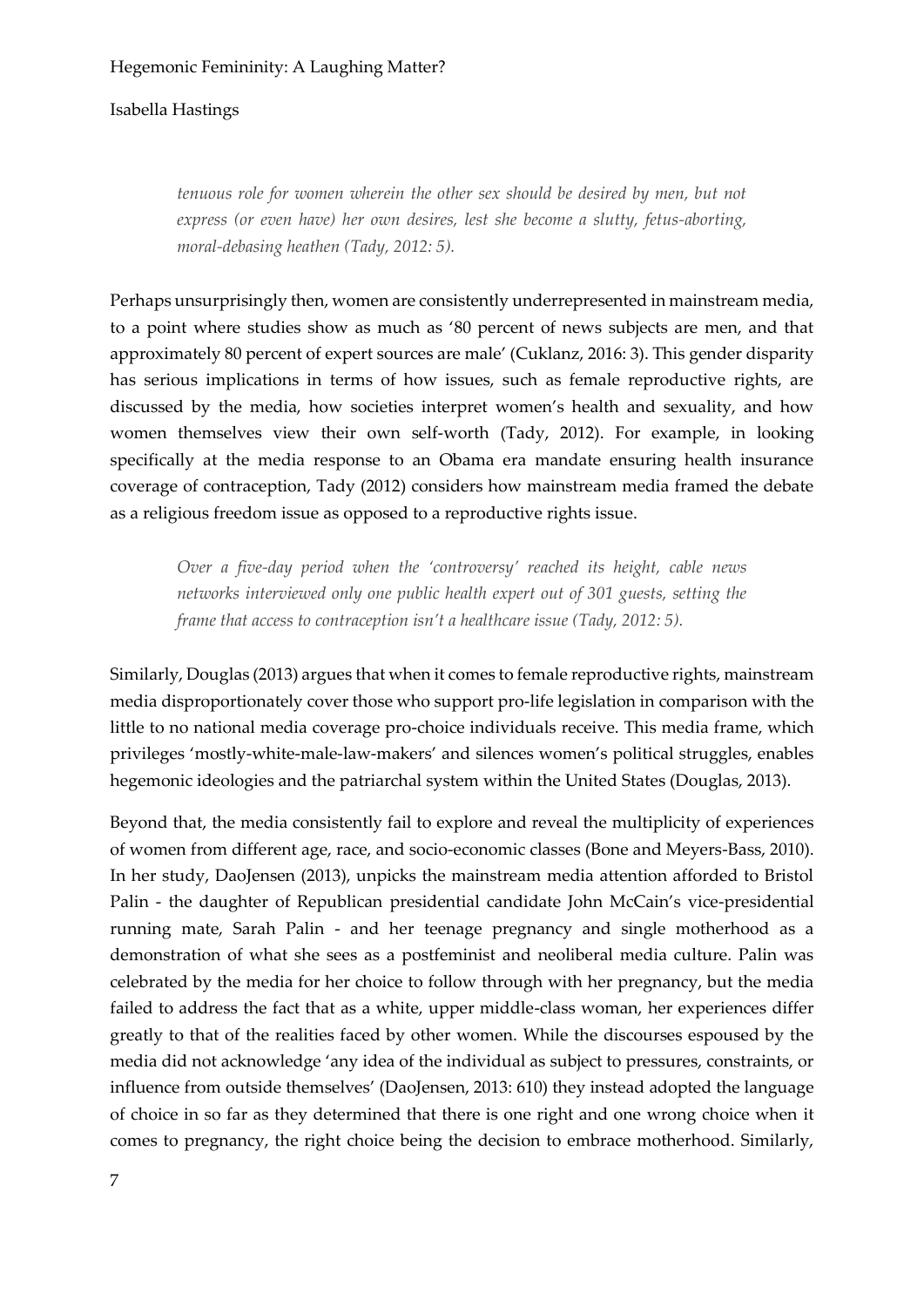Isabella Hastings

Douglas and Michaels (2004), argue that the media have relentlessly developed what they call the 'new momism' - ideals, norms and values which acknowledge motherhood as not only a choice, but rather the only truly fulfilling choice a woman can make.

Along those lines, Palczewski (2010) considers media coverage of the two different terms of 'choice' and 'reproductive freedom.' Mainstream media discussed the two terms in either one of two ways: (1) as synonymous and interchangeable terms relating to the struggle for female reproductive rights, or (2) as a strategic effort to challenge pro-life activists (Palczewski, 2010). Both coverage is problematic because it ignores the complex history of the language of 'reproductive freedom,' the experiences of women of color and poor women who fought for its introduction to public discourse, and the comprehensive demands with which it relates.

# **3.1.5 ALTERNATIVE MEDIA**

With the above limitations of mainstream media in mind, alternative media - media which differ from the mainstream in content, production, or distribution - offer an opportunity to question and challenge dominant power structures in society (Fuchs, 2010) through the articulation of ideologies that are either dismissed or distorted by the mainstream media channels (Bailey, Cammarts and Carpentier, 2007). According to Fuchs (2010), counter-publics are inextricably tied to emancipatory struggles against systems of domination, and thus rely on alternative media to initiate large-scale political discourse. Broad political communication on an issue, he determines, is crucial to ultimately achieve social transformation (Fuchs, 2010). While the counter-public may function as a site for marginalized groups to deliberate beyond the public sphere, the oscillation of counter-discourse outward, to beyond the counter-public, is central to the struggle against the hegemony. An enclaved counter-public that does not engage with outside participants is unable to effectively challenge hegemonic ideologies (Palczewski, 2010).

Alternative media, and specifically the critical traits of alternative media, can demonstrate social failures, reveal opportunities for social change, and bring forth public debate (Fuchs, 2010). Critical 'content expresses oppositional standpoints that question all forms of heteronomy and domination... [and] includes the voices of the excluded, the oppressed, the dominated, the enslaved, the estranged, the exploited' (Fuchs, 2010: 180). Therefore, alternative media produce public information and communication from beyond the state, information, and cultural monopolies which consistently silence these marginalized groups. Additionally, alternative media is anti-authoritarian in nature, and presents an opportunity to level the 'hierarchy of access' found in mainstream media (Atton, 2002). 'Mainstream media tend to be oriented towards different types of elites, as is the case, for instance, in mainstream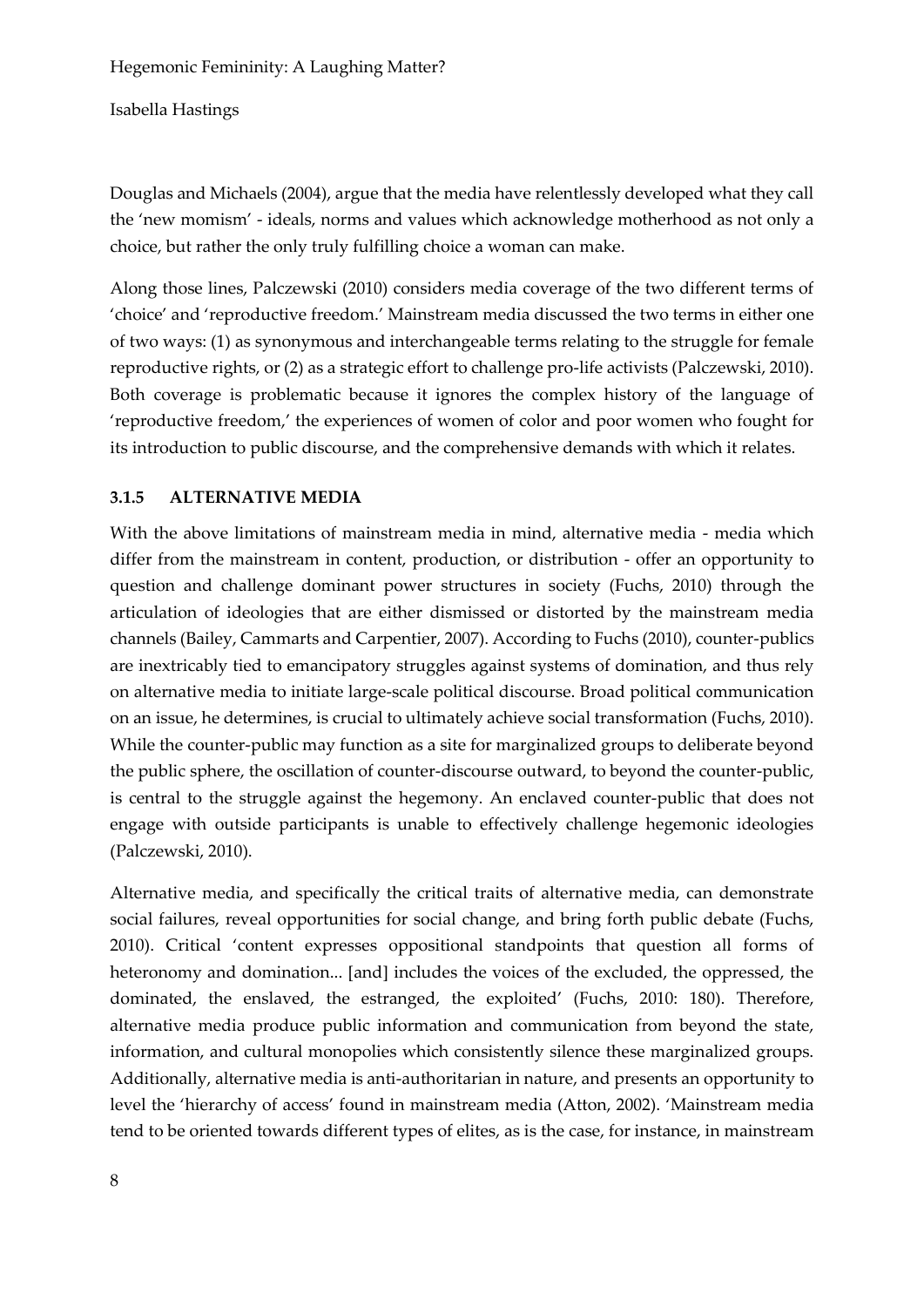Isabella Hastings

news broadcasts favouring government sources' (Bailey, Cammarts and Carpentier, 2007: 20). Alternative media is designed to combat this phenomenon by providing a space for marginalized groups to break the barriers set by the government, the mainstream media, and other dominant institutions (Atton, 2002). As a result, diverse content can be produced which challenges the hegemonic ideologies set by society's dominant cultures.

### **3.1.6 HUMOR AND POWER IN POLICITCAL SATIRE**

Democratic systems leave marginalized groups with little opportunity to influence those in power without garnering widespread support from the general public through media attention, but, as outlined, the mainstream media work in favor of society's dominant forces, so counter-publics turn to alternative media to resist the hegemony. However, as Jörgen Johansen (1991) explains,

*one of the few topics of interest in the media, besides sex and violence, is entertainment… Could radical political questions create the same interest as conventional entertainment… Could information be spread and a debate started by getting people to laugh at the crazy system' (Johansen, 1991: 26).* 

The language and discursive strategies employed by counter-publics are critical to the proliferation of counter-discourses (Bone, 2010), and, according to Johansen (1991), humor can be used as a tool to spread the messages of minority and nontraditional voices who are systematically silenced by the hegemony and mainstream media.

Dagnes (2012) considers why humorists are rarely politically conservative, and argues that humor is anti-authoritarian in nature, and has the potential to expose abuses of power, the limitations of politicians and political systems, and to demonstrate societal shortcomings. Through the use of political satire - drawing entertainment from politics and political institutions - humorists offer a critique of the vices and follies of socio-political life (Hill, 2013). To produce political satire, humorists engage with society's hegemonic ideologies to then undermine them by exploiting their vulnerabilities, thus supporting counter-discourses that encourage re-conceptualizations of the status-quo (Hill, 2013). Additionally, political satire draws on humor as a weapon to question institutional power structures by offering alternative perspectives that expose societal problems, incongruity, and absurdity (Hill, 2013). While political satire can be presented in a number of different comedic genres, this study is particularly concerned with political satire in stand-up comedy.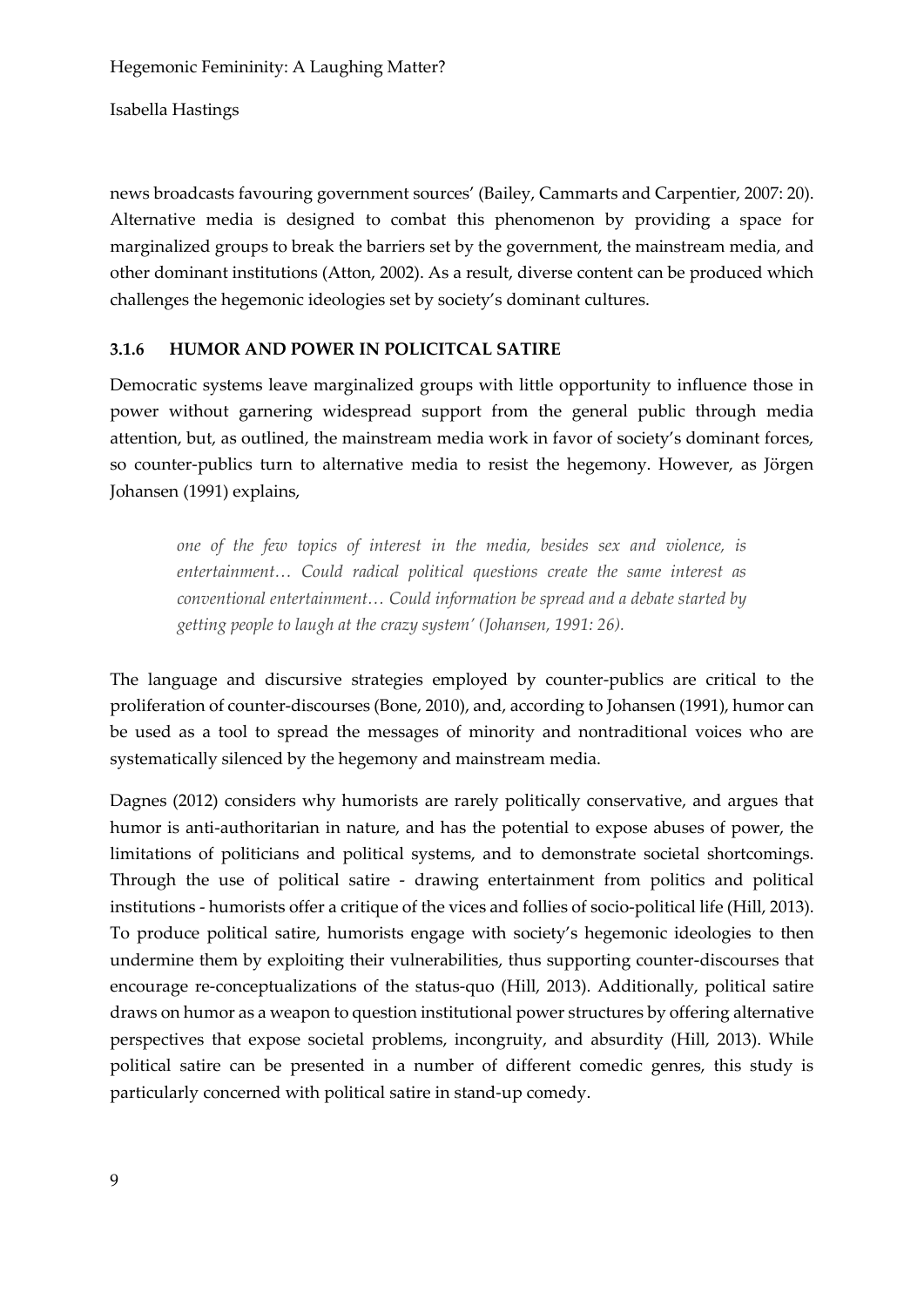#### **3.1.7 STAND-UP COMEDY**

*There's a lot of people right now who say that stand-up comedians should just stick to comedy, and not talk about anything else. I disagree. I think that stand-up comedy doesn't always have to be funny. Stand-up comedy doesn't always have to be entertaining. Sometimes, it's about speaking truth to power. Sometimes, it's about pointing out wrongs in the world, even though it might not be popular (Appendix 1: 3).*

Stand-up comedy is a performance by a single comedian who, while standing on-stage, presents original material in the form of a series of jokes or 'bits' (Kiesalo, 2018). While standup comedians often perform jokes as though they are true and autobiographical stories, the narratives are usually exaggerated, distorted, or fabricated to expose social critiques (Highet, 1962). However, whereas in mainstream news journalism such distortions of information perpetuate societal power imbalances, comedians do not suppose to present unbiased objective information to the audience (Dagnes, 2012). The comedian carefully develops jokes tailored to specific audiences and situations (Gilbert, 1997), and rely on messaging techniques that range from

*one-liners, verbal games involving puns, malapropisms, double-entendres, and the violation of socially acceptable language taboos to physical and prop comedy, insult comedy, parodies and put-downs of current popular culture, and of course social and political criticism (Mintz, 1985: 78).* 

Stage personas can be integral to the stand-up comedian's messaging, and creates an environment 'where various perspectives can be expressed, imagined, played with, and criticized' (Keisalo, 2018: 117).

While stand-up comedy sits comfortably in the social realm of entertainment, it also provides an important political function as social commentary and critique, revealing societal and cultural 'values, attitudes, dispositions, and concerns' (Mintz, 1985: 71). When stand-up comedians comment on societal short-comings they often do so in ways that are provocative and would ordinarily be seen as inappropriate (Antoine, 2016). However, stand-up comedians are exempted, to a degree, from socially constructed behavior conventions, and are, therefore, allowed a greater amount of deviate behavior than is typically deemed socially acceptable (Mintz, 1985). As a result, while dominant cultures will suppress attempts to challenge the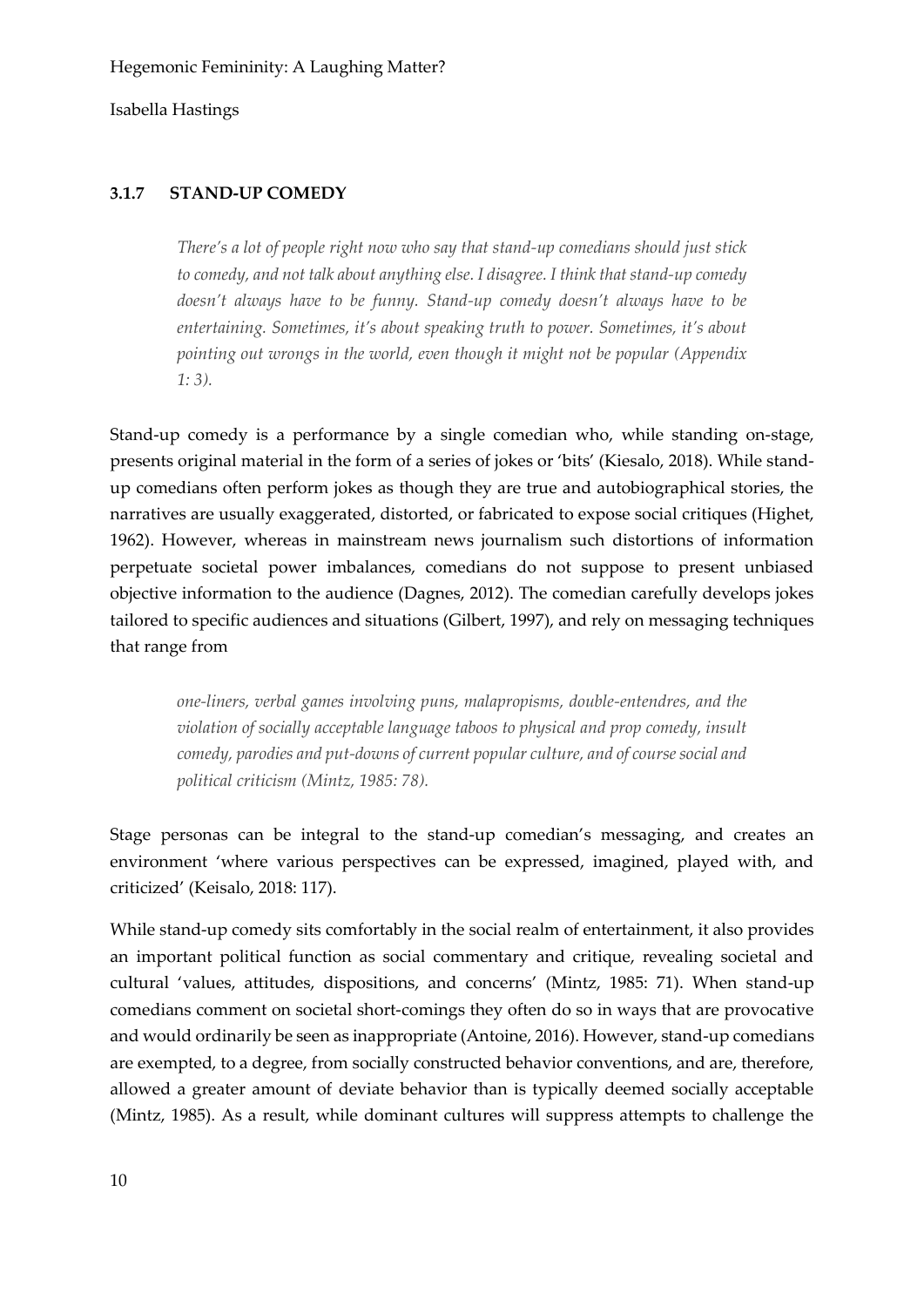Isabella Hastings

hegemony, stand-up comedians have some freedom to perform marginality, deviate behavior, flawed characterizations, and socially unacceptable lived experiences.

Stand-up comedians often work their identities - whether racial, gender, economic class, sexual orientation, or otherwise - into their material (Antoine, 2016). How comedians introduce these identities to the audience '(through joke topic and content, physical appearance, attire, speech pattern, et cetera) may or may not push the edges of hegemonic discourses of race and gender' (Antoine, 2016: 36). In looking specifically at gender identities, Butler (1999) argues that when expected identities - hegemonic ideas of what those identities should look like – are not repeated and reaffirmed through on-going repetition, a discursive gap is revealed. This discursive gap, she argues, can act as a potential site of social transformation. So, when stand-up comedians perform identities that differ from those constructed by the dominant culture, they create discursive gaps that challenge societal expectations and the hegemony. Antoine (2016) argues that stand-up comedians use the tension between the expected and the unexpected to participate in a social phenomenon where they 'push the edge' of discourses by interacting with hegemonic ideologies from a marginal perspective (Antoine, 2016). By introducing language which coheres with expected discourses of the mainstream hegemonic ideologies immediately followed by unexpected discourses that challenge those hegemonic ideologies, stand-up comedians create a space of social critique (Antoine, 2016). This is a discursive technique often used by comedians as it exposes the audience's inherent assumptions and expectations. Standup comedy, therefore, is subversive in its ability to play with and distort societal expectations of expression and behavior (Mintz, 1985).

# **3.2 CONCEPTUAL FRAMEWORK**

While feminism as a social, political, and ideological movement evolves with time in terms of form and aims, reproductive autonomy has always been central to the unwavering feminist goal of women's empowerment (Bute *et al*, 2010: 51). Feminist theory is a useful framework for this analysis as it offers a critique not only of gender and gendered power in discourse, but also the power relations of race, class, and sexuality (Cuklanz, 2016: 1).

*Only by attending to, instead of negating 'difference', can feminists identify and theorize more accurately the commonalities of gender oppression, and build alliances among women in tackling specific issues and achieving concrete political goals (Lazar, 2005: 17).*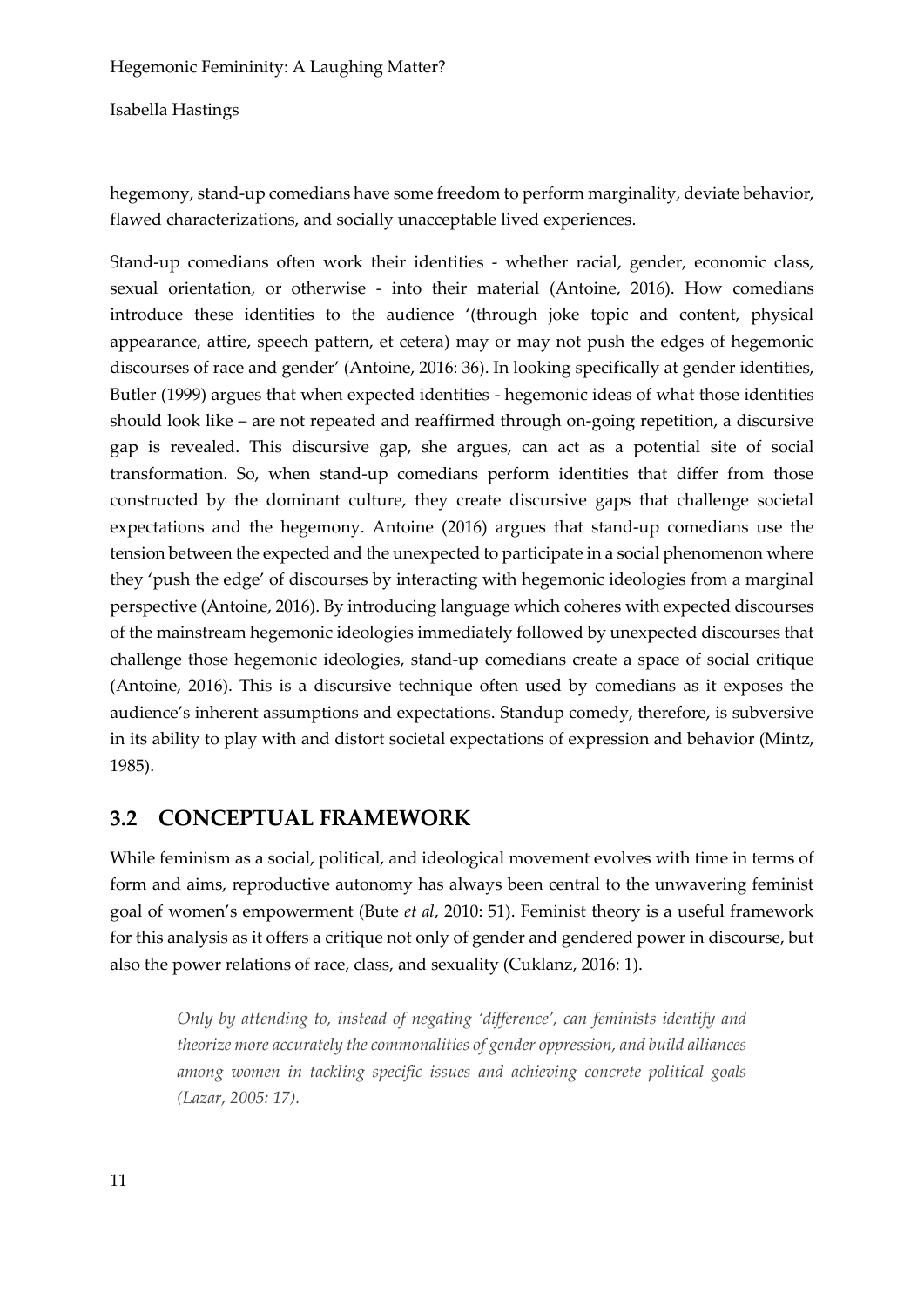Isabella Hastings

As a result, with a goal of social justice for *all* women, feminist theory seeks to consider the differences in the ways in which gender hierarchies are expressed and discursively enacted among women depending, in part, upon their complex identities (Lazar, 2005).

Additionally, poststructuralist feminism will be used to guide this study. Poststructuralist feminism is grounded in the belief that discourses create social constructions of identities that come to be recognized as 'normal, natural, and often incontestable' (Bute *et al*, 2010: 52). Traits and conceptions of gender are social constructions that are negotiated and defined through everyday practices and interaction (Poggio, 2006). Engaging with normative gender characteristics through everyday practice may reinforce dominant conceptions of gender roles, but a failure to comply with those gender characteristics can challenge attitudes towards gender categorizations (Poggio, 2006). With that in mind, poststructuralist feminism seeks to critically analyze the construction and ordering of gender hierarchies and identities (Poggio, 2006). Central to poststructuralist feminism is a focus on the study of systems of power and how those systems shape personal experiences and everyday lives. While 'the personal is political, meaning, among other things, that personal experience is inescapably social, and social experience is inescapably political' (Bute *et al*, 2010: 53), it is essential not to disconnect individual experiences from institutional systems of power as sources of marginalization. Instead, personal experiences and the storying of those lived experiences should be traced to the complex narrative landscapes that legitimize and perpetuate hegemonic ideologies (Bute *et al*, 2010). While it is individuals and their everyday interactions that construct, legitimate, or challenge gender norms, the individual and the individual's actions exist within this system of power relations (West and Zimmerman, 1987).

### **3.2.1 RESEARCH AIMS**

This study will build on the literature and concepts as mentioned above by locating discourse on the issue of female reproductive rights in stand-up comedy. The research seeks to identify the discursive techniques utilized by stand-up comedians to understand how those techniques challenge patriarchal systems and hegemonic femininity. Recent efforts to restrict female reproductive autonomy in the United States hinge on pronatalist discourse that legitimizes hegemonic femininity and places motherhood as women's sole role in society. As such, this research has significant topical relevance as it endeavors to locate discursive techniques to challenge the language which threatens women's reproductive freedom.

### **3.2.2 RESEARCH QUESTION**

This dissertation seeks to answer the question: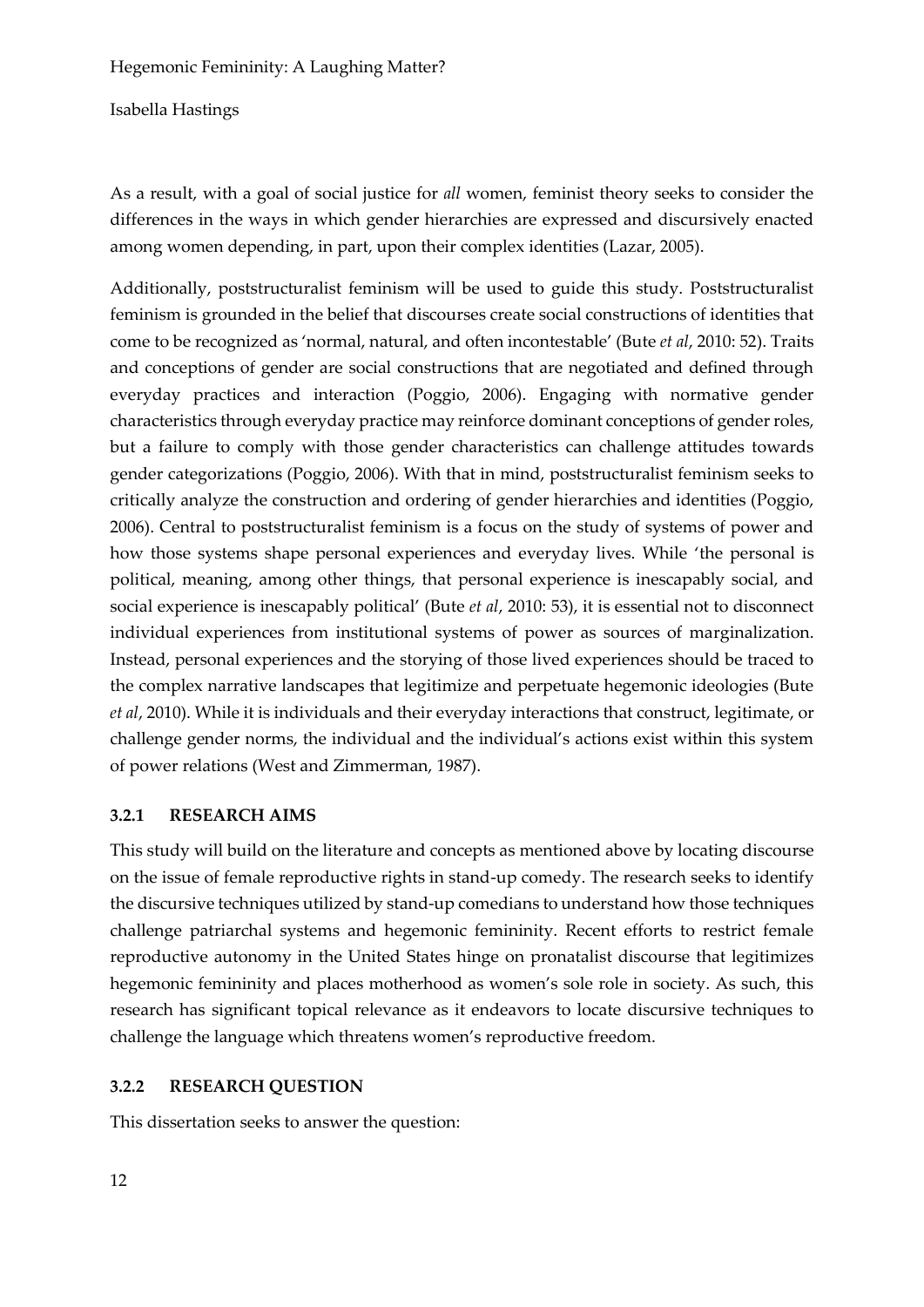Isabella Hastings

What are the ways in which contemporary stand-up comedy challenges hegemonic femininity in the context of female reproductive rights in the United States?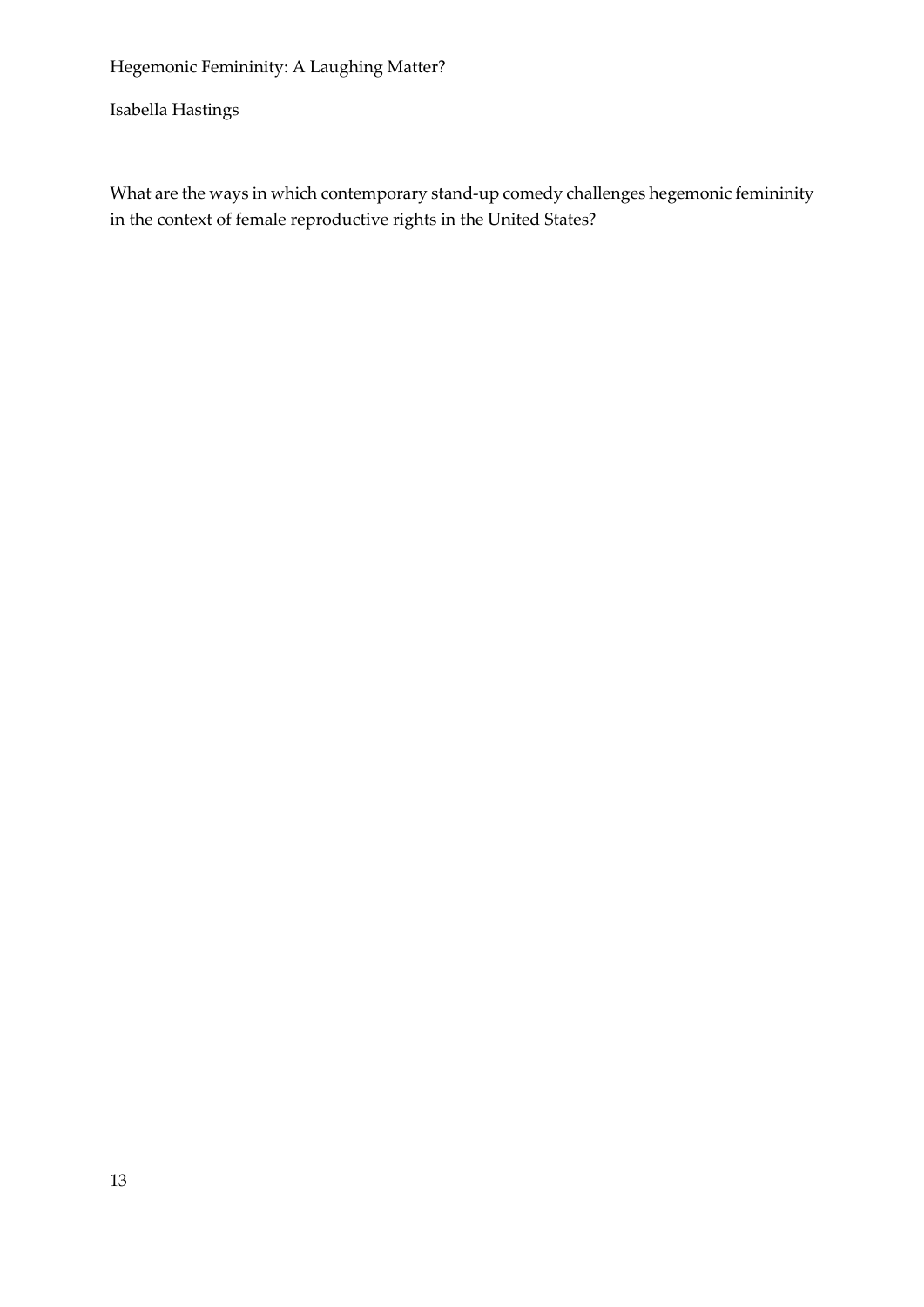# **4 RESEARCH DESIGN AND METHODOLOGY**

This study was carefully developed with the above mentioned research aims and question in mind. This chapter outlines the steps taken throughout the research process and explains decisions regarding sample selection and methodological approach.

# **4.1 RESEARCH DESIGN**

#### **4.1.1 SAMPLE SELECTION**

Pre-recorded stand-up material was chosen as the most manageable form of stand-up comedy for this analysis. While live stand-up shows would have likely been a fruitful area of study, many stand-up comedians do not allow their shows to be recorded or filmed as they often perform the same material at various locations (Corley, 2019). To ensure an in-depth study of stand-up material, it was determined that access to content which could either be recorded or repeatedly referred to was essential for a comprehensive analysis of how comedians use the genre through the messaging that they produce. As a result, pre-recorded stand-up material available on streaming sites was selected for purposes of convenience. The sample selection of three comedians and their accompanying comedic content was determined based on the similarities and differences in content format. While, interestingly, many stand-up comedians briefly mentioned abortion or women's reproductive rights in recent sets across streaming sites, the comedians selected for this study dedicated either the entirety or a significant portion of their set to the matter. This content, rather than comedy that merely mentions abortion or female reproductive rights in passing, is more conducive to an in-depth analysis of systems of power, gendered and otherwise, addressed in stand-up comedy about women's reproductive freedom. Each of the selected stand-up specials were released within a few months of each other, and around the same time - the beginning of 2019 - as the recent government efforts to restrict women's reproductive freedom in the United States. Since this research question specifically asks how stand-up comedians challenge hegemonic femininity through their content, one comedian was selected from three different stand-up formats: the stand-up special album, Comedy Central stand-up, and the Netflix stand-up special. Each format varies in the discursive techniques available to the comedian, so an analysis comparing and contrasting content will provide interesting insights into how comedians use stand-up comedy as a platform. That said, while each format varies slightly, they all adhere to the traditional stand-up format of one comedian speaking directly to an audience who may interact with the comedian and the comedian's content through laughter and cajoling (Mintz, 1985). Each are outlined below.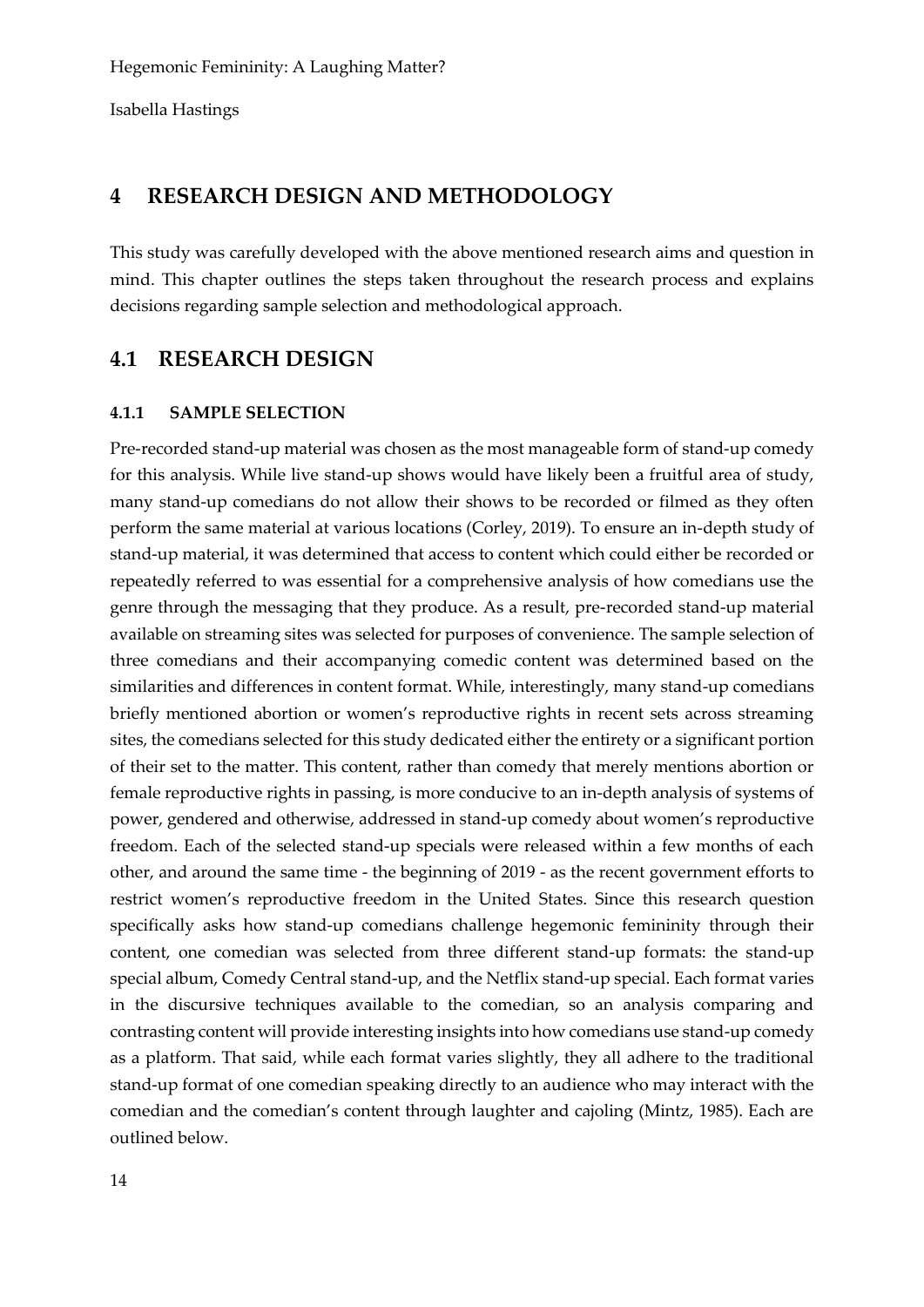# **4.1.2 THE STAND-UP SPECIAL ALBUM**

While the other stand-up formats include a filmed audio-visual recording of the comedian's performance, the stand-up special album is different in its near exclusive focus on audio recorded comedy. Instead of *watching* the stand-up performance, the streaming audience *listens* to the performance. The original stand-up material is still performed in front of a live audience, but instead of making the filmed content available for wider public consumption, the stand-up special album only uploads audio recorded content to streaming sites. As a result, the primary visual element of the stand-up special album is in the album cover. An additional feature unique to the stand-up special album is that each bit performed is separated, much in the format of songs in a musical album, and given a title. While listeners can play the standup album from beginning to end and it flows similar to how a live stand-up performance would, listeners can also choose to play specific bits within the set.

### *Abortion. Abortion. Abortion.***, Emma Arnold**

Emma Arnold is an American comedian from Idaho (Emmaarnoldcomedy.com, 2019). Her most recent stand-up special, *Abortion. Abortion. Abortion.* was performed in Boise, Idaho, and released on March 22, 2019. *Abortion. Abortion. Abortion.* details Arnold's experiences as a single mother of three, the state of politics in Idaho, her recent sexual relationships with women, and, perhaps unsurprisingly, abortion (Appendix 1: 1). Released in album format on Spotify, iTunes, Google Play, and Amazon (Emmaarnoldcomedy.com, 2019), *Abortion. Abortion. Abortion.* is broken up into fifteen bits, four of which directly address the issue of abortion and female reproductive rights. These four bits are titled; *My Diagnosis*, *One-Issue Voter*, *Not Pro-Choice*, and *Abortion or Cancer* (Appendix 1: 1).

# **4.1.3 COMEDY CENTRAL STAND-UP FEATURING**

Comedy Central is an American television channel which is owned by Viacom Global Entertainment Group. Comedy Central specializes in a range of comedic content including film, late-night, and stand-up comedy. The Comedy Central Stand-Up Featuring series is specifically focused on stand-up comedy and is geared towards providing 'today's freshest young comedians...[and] up-and-coming comics' (Comedy Central, n.d.) a platform to showcase their comedy. The Comedy Central Stand-Up Featuring sets are typically around 15 minutes in length.

# *When Planned Parenthood's Lobby Plays 'Cheaper by the Dozen'***, Clare O'Kane**

Self-identifying as 'a Queer, Feminist, Mixed Race, Woman' (O'Kane, 2014), Clare O'Kane is an actor, comedian, and writer from San Jose, California (clareokane.com, 2018). Her recent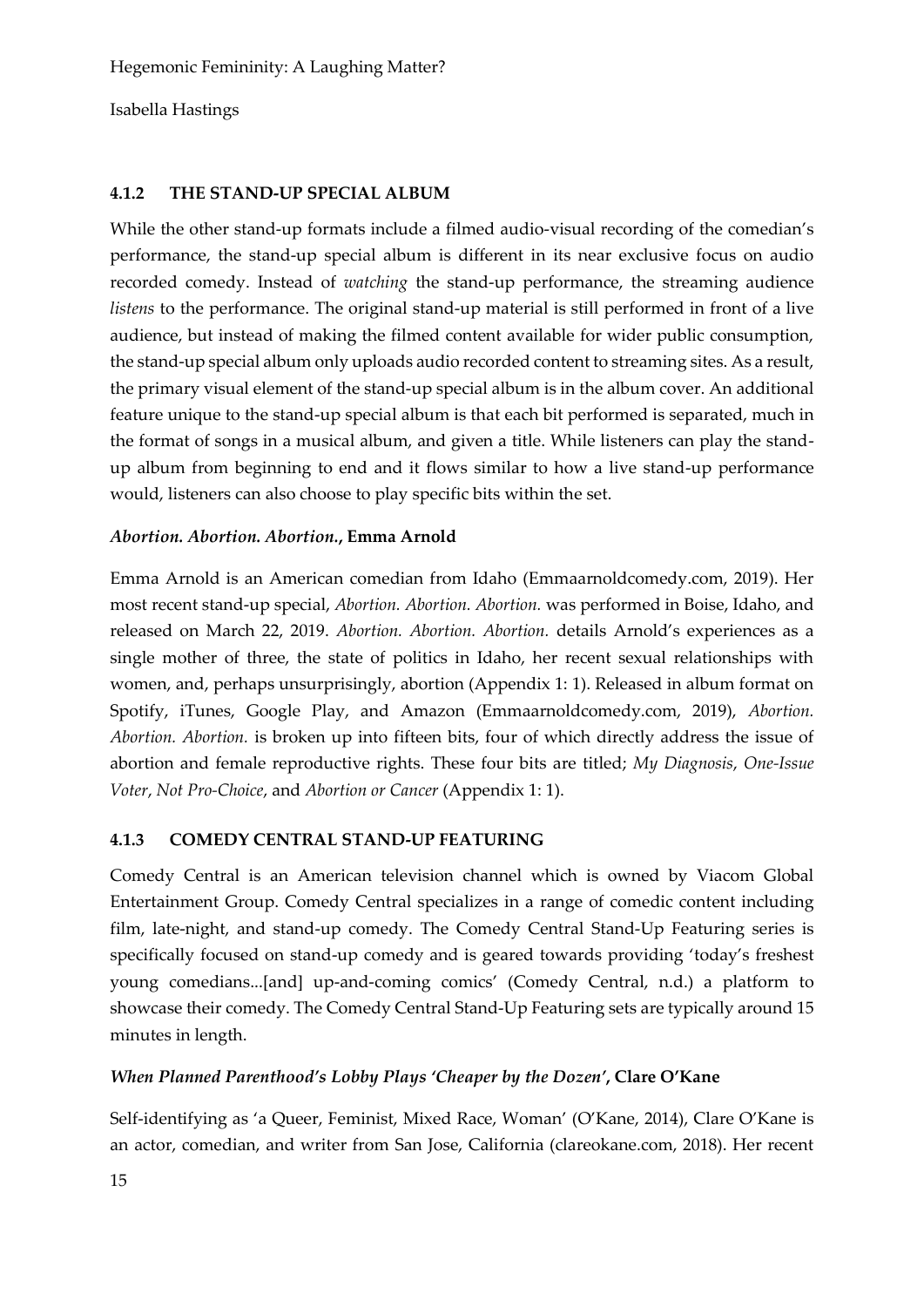Comedy Central Stand-Up Featuring performance was released on February 7, 2019, and performed in Brooklyn. In it, O'Kane outlines her sex life, her own experiences with Planned Parenthood, and what she wishes she had known before getting an abortion (Appendix 1: 2).

# **4.1.4 NETFLIX STAND-UP SPECIAL**

Netflix is an online subscription-based media provider that is known for distributing films, TV shows, documentaries, and original comedy specials (Netflix.com, 2019). Netflix stand-up specials are roughly one hour in length and are performed by high-profile established comedians. Netflix stand-up specials often include a short introductory clip which accompanies the stand-up for those members of the audience watching the special from the streaming site. Additionally, Netflix stand-up specials are well-known for their high production quality and massive audiences (Zinoman, 2019).

# *Fire in the Maternity Ward***, Anthony Jeselnik**

Anthony Jeselnik is an American comedian, actor, writer, and producer from Pittsburgh, Pennsylvania. He is known for his arrogant and misogynistic stage persona and his dark, deadpan comedic style (Anthonyjeselnik.com, 2019). His recent Netflix special, *Fire in the Maternity Ward*, was released on April 30, 2019, and performed in New York. In it, Jeselnik addresses topics rarely discussed in comedy routines, including murder-suicide, dementia, and family deaths. *Fire in the Maternity Ward* ends with a fifteen-minute bit where Jeselnik details his experience taking his friend, Jessica, to get an abortion (Appendix 1: 3).

# **4.2 ETHICS AND REFLEXIVITY**

This study was conducted in accordance with the ethics review guidelines as outlined by the London School of Economics and Political Science (LSE). An ethics review form was signed by the appointed dissertation supervisor and submitted by the researcher. Having determined that the LSE does not have a standardized Harvard referencing guide, at the recommendation of the LSE's Academic Support Librarians, this study - all in-text academic references and reference list formatting - follows the Harvard System of Referencing as outlined by Anglia Ruskin University (Anglia Ruskin University Library, 2019). No ethical concerns arose from the completion of this research, that said, concerns with regard to the researcher's reflexivity are presented and addressed below.

As a woman from the United States, this topic is of unique and personal relevance to me. Politically speaking, I am liberal and resoundingly in support of female reproductive freedom. While this research may be susceptible to claims of political bias, in contextualizing the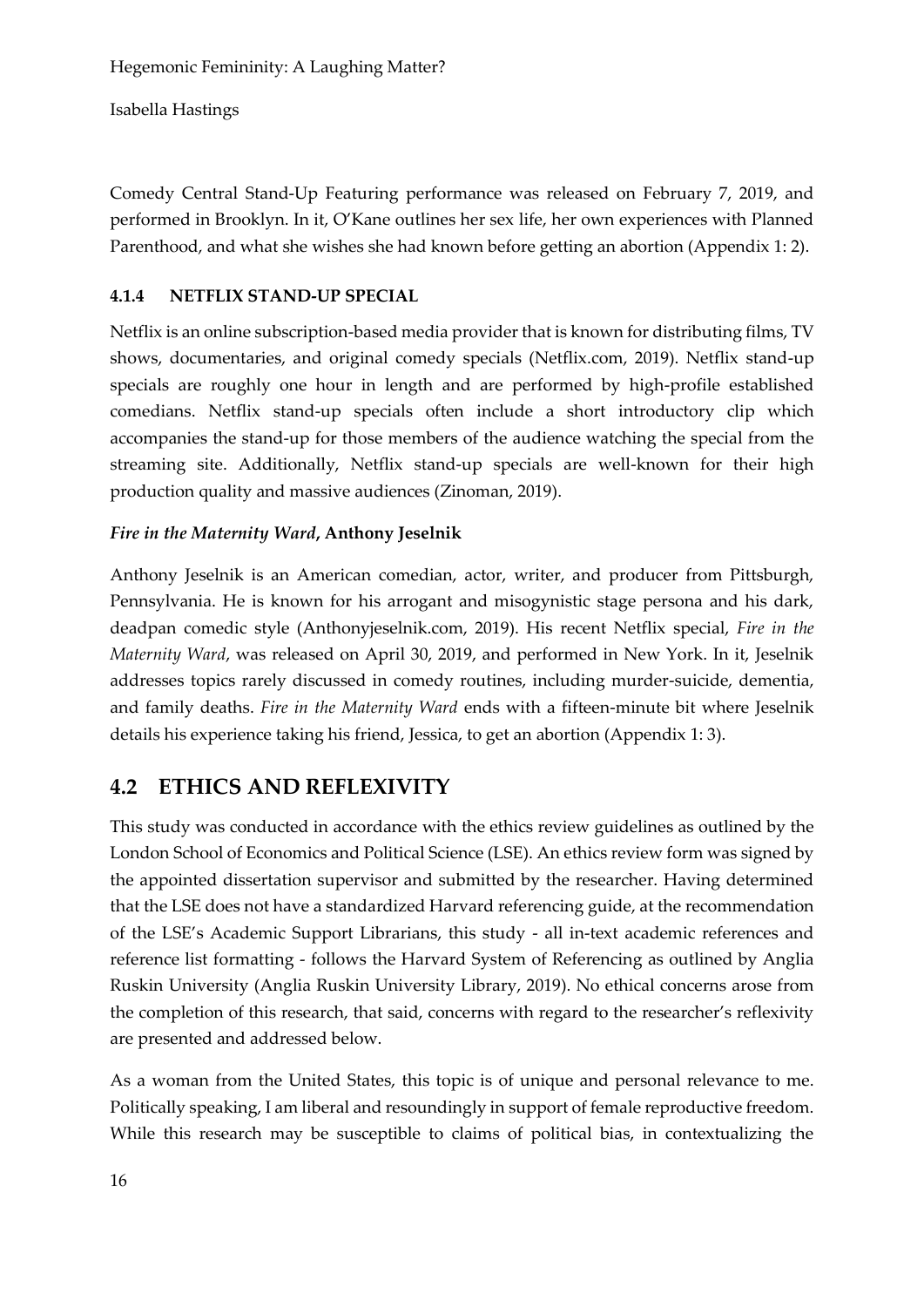Isabella Hastings

research from a feminist perspective, I do not seek to hide or deny any potential bias. In fact, as this study will show, I reject the neutrality and innocence of language and recognize that knowledge is socially and historically constructed (Lazar, 2005). This study follows that tradition and hopes, by adopting a feminist critique of discourses and their interactions with patriarchal social order, to demonstrate the discursive techniques that can be used to challenge the status quo, and ultimately contribute to social change.

# **4.3 METHODOLOGY**

Discourse is a powerful tool that can be used to espouse world views. As such, the qualitative research approach of discourse analysis will be used to answer the research question: What are the ways in which contemporary stand-up comedy challenges hegemonic femininity in the context of female reproductive rights in the United States?

While there are many methodological approaches to the study of discourse, all share the belief that language is not merely a neutral tool used to describe the world, but is, instead, a central means through which social life is constructed (Gill, 1996). 'People use discourse in order to *do* things: to offer blame, to make excuses, to present themselves in a positive light' (Gill, 1996: 142, emphasis in original). So, the purpose of discourse analysis is to critically analyze discursive techniques to reveal the presence of, and the relationship between, power structures. However, since the same text can produce different readings, discourse analysis is simply the researcher's interpretative attempt to make sense of the discourse being studied (Gill, 1996). As such, discourse analysis affords the researcher a high level of freedom in both interpretation and methodological development. Initially, a mixed methodological approach of critical discourse analysis and multimodal discourse analysis seemed appropriate for this study. Comedians engage with a diversity of communicative techniques - language, gestures, intonations, and facial expressions among others (Oliar and Sprigman, 2008) - and multimodal discourse analysis would support an in-depth critique of the bodily communicative techniques employed by stand-up comedians. However, having started the process of operationalizing this research, considering the limited scope of this study and the wealth of linguistic techniques employed by stand-up comedians, it was ultimately determined that a singular methodological approach of critical discourse analysis would be used to provide a comprehensive critique of the sampled material.

# **4.3.1 CRITICAL DISCOURSE ANALYSIS (CDA)**

17 Critical discourse analysis (CDA) is a multi-disciplinary and multi-methodological approach that is primarily concerned with the everyday expression, constitution, and legitimization of ideology and power within discourse (Wodak and Meyer, 2008). Central to CDA is the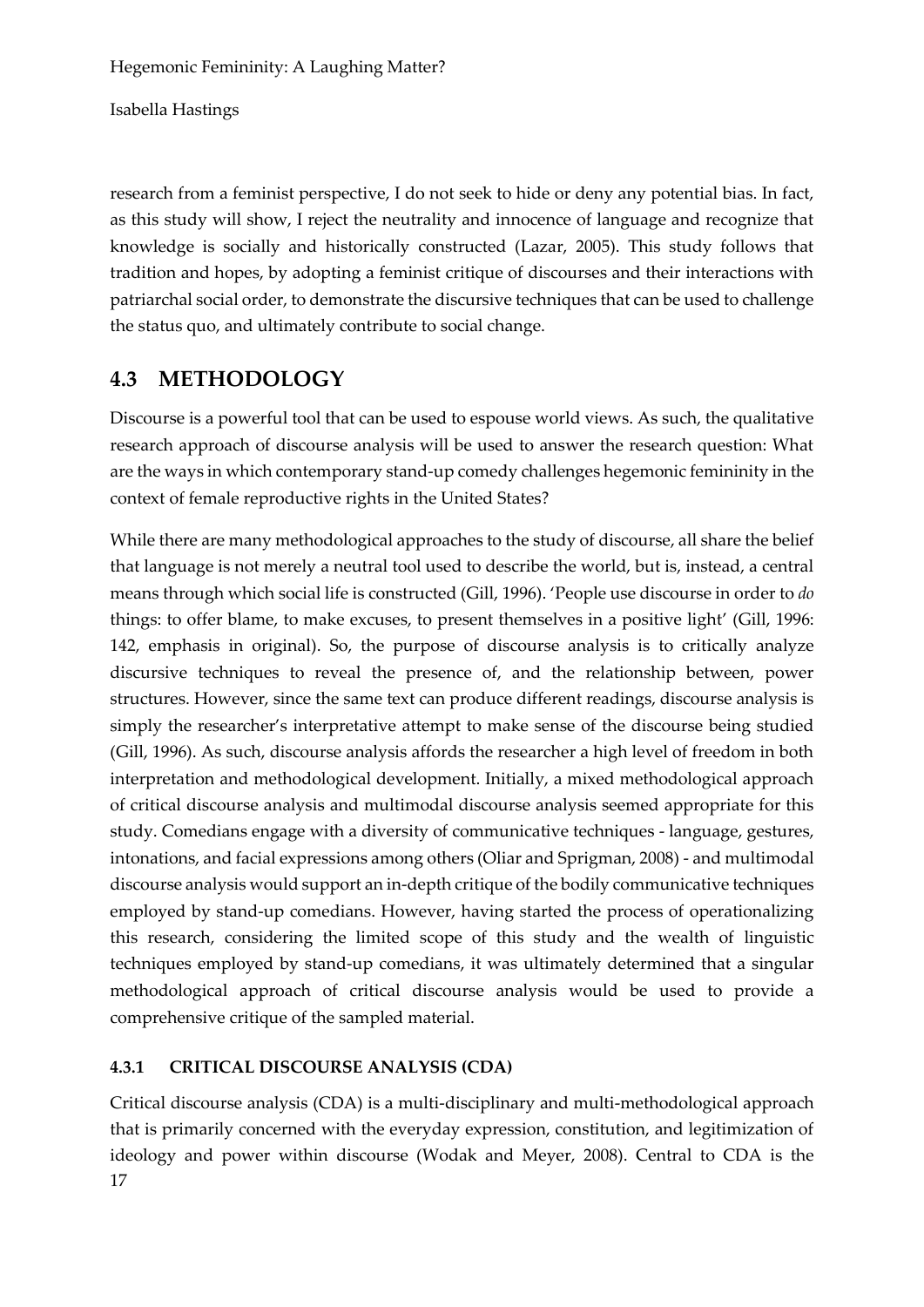Isabella Hastings

understanding that discourse is a social phenomenon and can, therefore, be used to analyze the use of language for purposes of social 'dominance, discrimination, power and control' (Wodak and Meyer, 2008: 11). While discourse may be used by dominant social groups to suppress marginalized voices, it can also be used by those marginalized to strategically and discursively resist such social domination (Wodak and Meyer, 2008). Since this study is conceptualized from a feminist perspective, it is crucial to pay particular attention to 'how gender ideology and gendered relations of power are (re)produced, negotiated and contested' through language (Lazar, 2005: 12). Simultaneously, however, this study will consider the multiplicity of forms of oppression and interests which divide and unite women (Lazar, 2005).

After undertaking critical readings of each of the sampled material, the discursive techniques of 'pushing the edge' of hegemonic femininity by interrogating latent assumptions, and the gendering or non-gendering of discourse were selected as crucial tools utilized by each comedian to challenge hegemonic femininity, and the samples were coded accordingly. These two discursive techniques will be briefly outlined below.

- 1. *'Pushing the edge' of hegemonic femininity* As conceptualized by Antoine (2016), the 'edge' of hegemonic ideologies is the outer boundary of mainstream discourse. By engaging with mainstream discourse and exposing it to social critique, the comedian is able to push the boundaries of the mainstream and open it up to broader conceptualizations. Since this study is specifically concerned with the issue of female reproductive rights, coding focused on instances where comedians engaged with mainstream discourses which threaten women's reproductive autonomy to then expose such discourse to critique.
- 2. *Gendering or non-gendering of discourse* Gender and gender norms are socially constructed through everyday life, so, the ways in which gender is embedded in text can either contribute to the production of those norms or challenge them (West and Zimmerman, 1987). The U.S. hegemonic discourses of femininity establish a set of limited behavior and identity conventions for women. Through the inclusion or exclusion of gender in their sets, comedians can challenge those conventions by presenting alternative perspectives.

### **4.3.2 LIMITATIONS OF METHODOLOGY**

The primary limitation of a qualitative approach to research, such as this, is the interpretative nature of the analysis and the likelihood of a biased reading of the content in question (Morgan, 2010). Questions of bias will be addressed by beginning the study from a textual analysis to reveal findings which will then be interpreted against the broader socio-political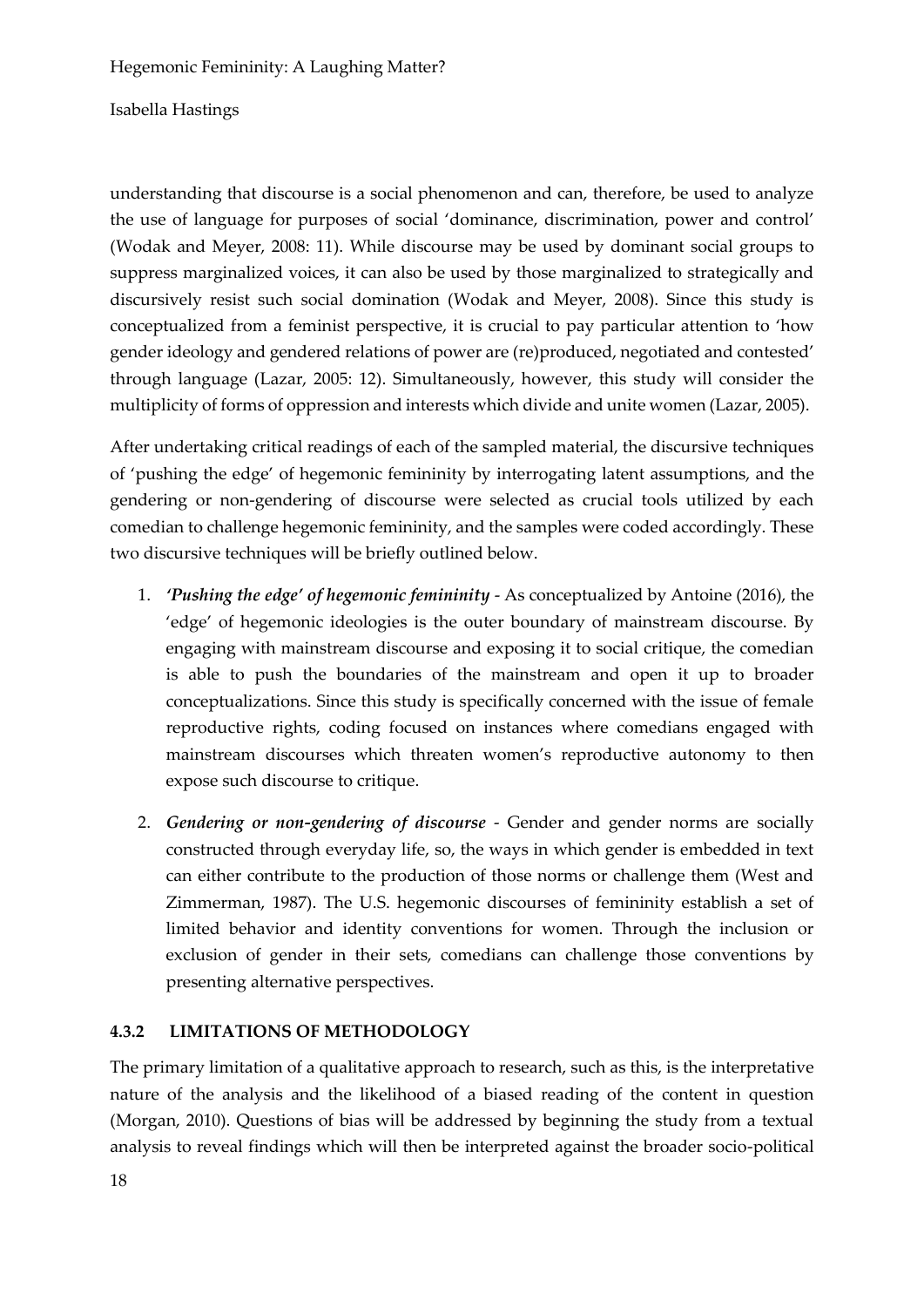context. In other words, this study did not set out to analyze the discursive techniques of 'pushing the edge' of hegemonic discourses through interrogating assumptions and the gendering or non-gendering of discourse. Instead, those phenomena emerged as powerful tools utilized by the comedians as the project developed. This will defend against arguments that through CDA, researchers 'find what they expect to find, whether it is absences or presences' (Stubbs, 1997: 2014).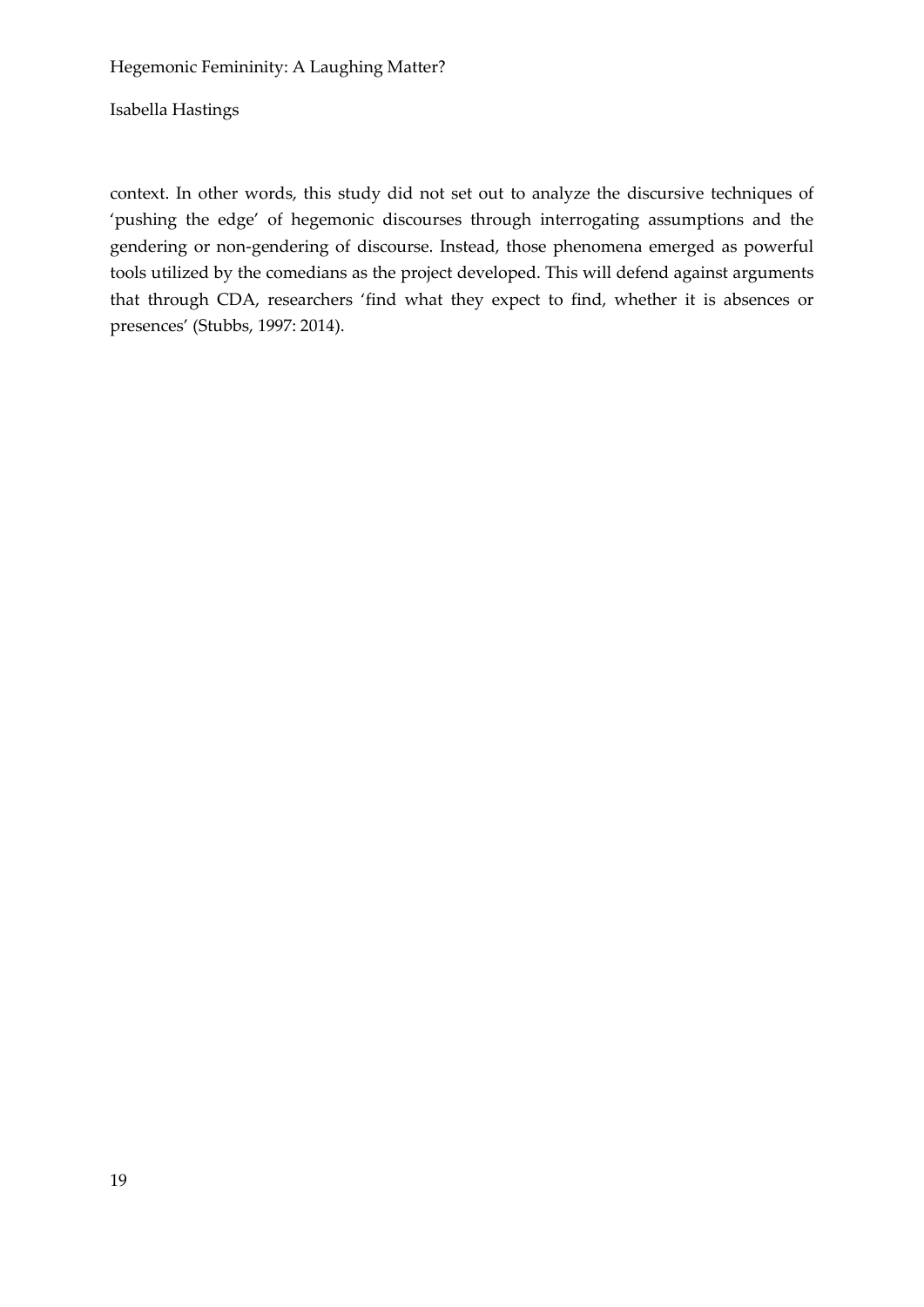# **5 RESULTS AND DISCUSSION**

This chapter will be used to interpret results from the critical discourse analysis conducted on selected material to answer the question: What are the ways in which contemporary stand-up comedy challenges hegemonic femininity in the context of female reproductive rights in the United States?

This chapter considers the differences and similarities between the comedic content and locates two primary discursive techniques used by the stand-up comedians to challenge hegemonic femininity: 'pushing the edge' of hegemonic femininity by interrogating latent assumptions and the gendering or non-gendering of discourse. Beginning with an in-depth interpretation of the sampled content, this chapter will end by situating the findings within a feminist framework to discuss its implications.

# **5.1 RESULTS**

# **5.1.1 'PUSHING THE EDGE' OF HEGEMONIC FEMININITY BY INTERROGATING ASSUMPTIONS**

As outlined by Antoine (2016), when 'pushing the edge' of hegemonic ideologies, stand-up comedians structure jokes in a way that initially engages with expected mainstream discourses from the dominant societal power structures only to violate those discourses and force the audience to interrogate their expectations and inherent assumptions. Exposing assumptions and latent expectations simultaneously make visible, and problematizes, the power structures responsible for constructing dominant ideologies. The discourses that threaten women's reproductive freedom hinge on pronatalist ideology and hegemonic femininity and are products of the patriarchal system dominating the United States. By challenging these discourses, stand-up comedians challenge the ideologies which support them. This method was employed by each of the three comedians and is critically analyzed below.

### **EMMA ARNOLD,** *Abortion. Abortion. Abortion.*

*A lot of the times people after a show… somebody will come up and be like, 'I don't really have a problem with abortion, per se. But I really have a problem with my tax dollars going to pay for people's good time. Which, that's fine. That's your opinion, but I want to be really clear where I stand on that issue, politically. And that is, I am 100% okay with my tax dollars going to pay for your good time (Appendix 1: 1).*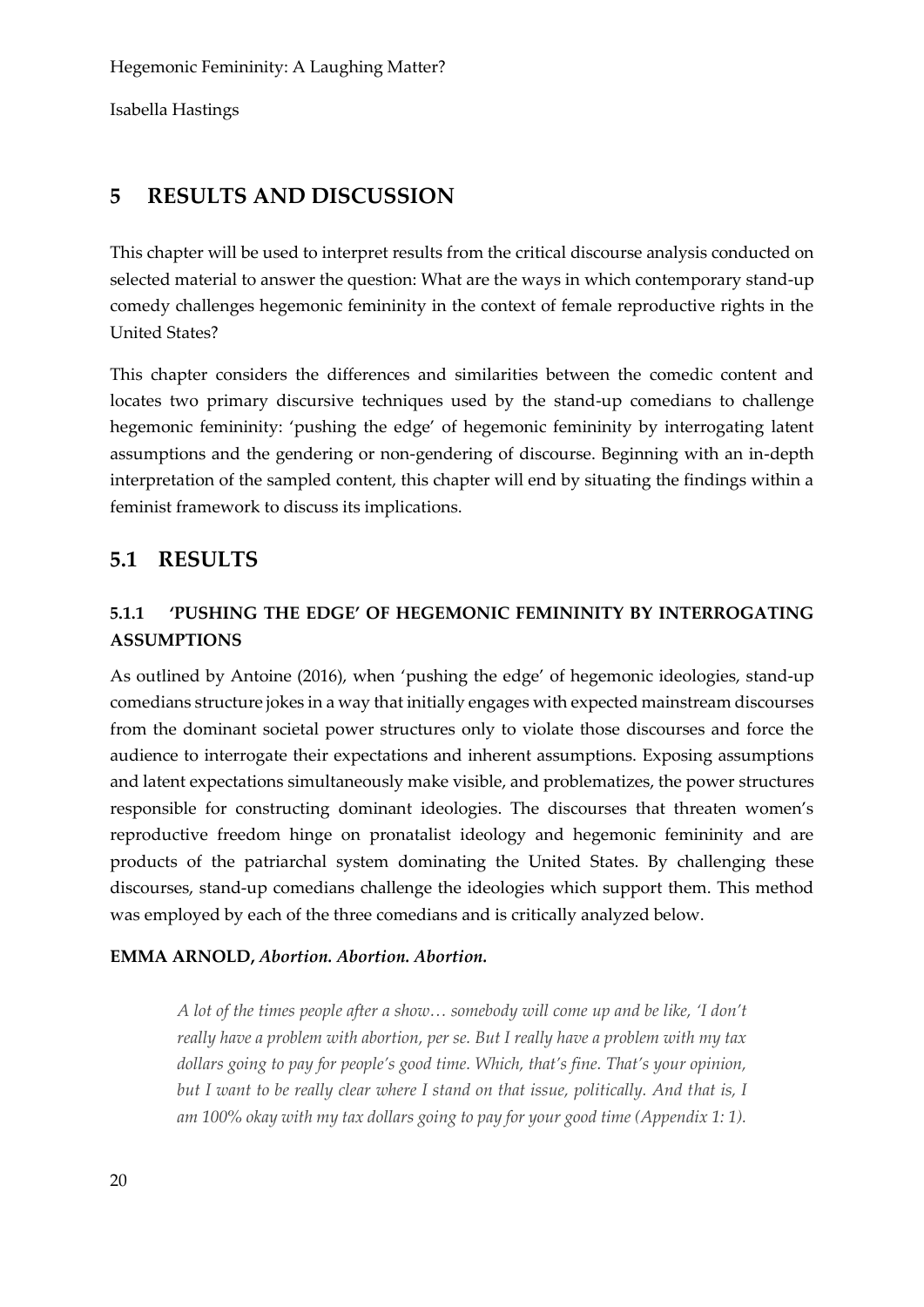### Isabella Hastings

Arnold engages with conservative rhetoric threatening the federal funding of Planned Parenthood and other family planning organizations in her bit, *One-Issue Voter*. A one-issue voter makes voting decisions based on a candidate's stance on a single issue. The name of her stand-up special, *Abortion. Abortion. Abortion.*, and statements made in her performance earlier in the bit - 'I feel like abortion is a human right' (ibid) - indicate to the audience that abortion is the issue with which Arnold makes her voting decisions. She also indicates that 'a lot' (ibid) of her audience members disagree with her on this issue and support the defunding of Planned Parenthood and other family planning organizations. As explained by Arnold, those in support of defunding Planned Parenthood often claim that tax-payer dollars are 'going to pay for people's good time' (ibid). She structures the joke as though she is going to rebuff that line of reasoning through her statement: 'That's your opinion, but I want to be really clear where I stand on that issue, politically' (ibid). Instead of rejecting the claim that Planned Parenthood funds and encourages sexuality, she leans into it: 'I am 100% okay with my tax dollars going to pay for your good time' (ibid). Arnold repeats this sentiment at the end of her bit:

*I think we've gotten real off track as a country, and I think, what if instead of corporate bailouts and wars we don't want to be in, what if we start spending all of our money, as a country, on the female orgasm. Why don't we be the country that finds the clit forever, huh! What about that! USA! USA! USA! I thought more people would chime in on that, but you people hate the clitoris, so that's cool. No, that's fun. That's fun (ibid).*

Arnold begins by acknowledging that she and the audience share a similar frustration - the government's poor use of tax-payer dollars. However, she deviates from expected lines of reasoning by then stating that she believes the United States government should spend all of the country's money 'on the female orgasm' (ibid). Again, here she is talking about female reproductive rights and abortion, but conflates the issue to simply a matter of female sexuality, just as the audience member in her narrative does when they say 'I really have a problem with my tax dollars going to pay for people's good time' (Appendix 1: 1). She also repeats her inference that many of the members of her audience support defunding family planning organizations when she states, 'you people hate the clitoris' (ibid). Two things happen here: (1) it exposes to critique a common argument used by conservative groups seeking to defund Planned Parenthood and other family planning organizations, and (2) it invites the audience to question why female sexuality is negatively positioned in society.

### **CLARE O'KANE,** *When Planned Parenthood's Lobby Plays 'Cheaper by the Dozen'*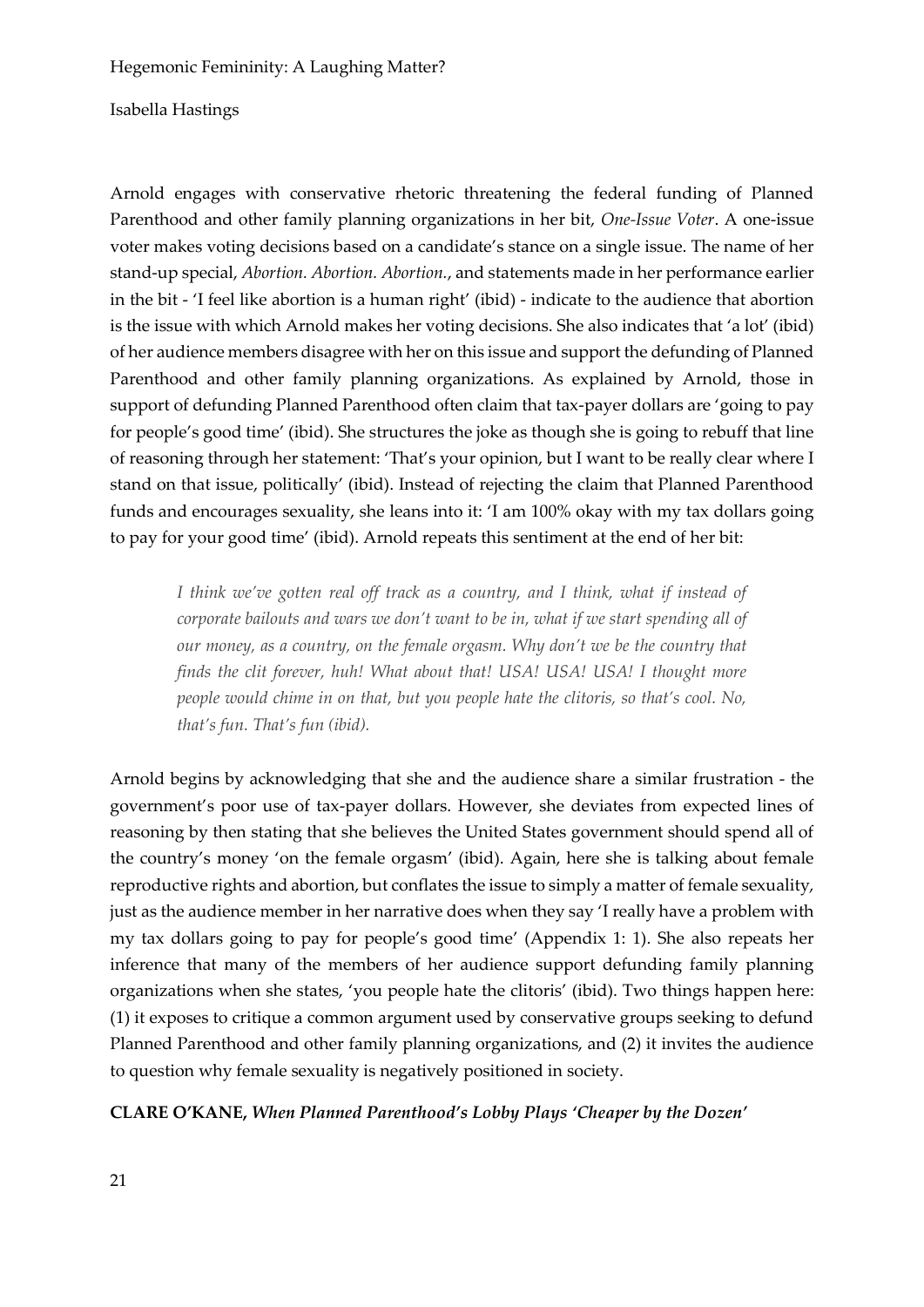*I found out after the fact. I found this out after the procedge that if you want, you can play any song you want during the procedge. Oh. Any song you want. It's a five-minute procedure. That's it, so you can't play Free Bird or whatever. There's a sign that says no Free Bird, and I was like, 'Fuck, I wish I had known this before ahead of time' (Appendix 1: 2).*

Having told her audience that she recently had an abortion at Planned Parenthood, O'Kane engages with the rhetoric of informed consent when stating, 'I found out after the fact. I found out after the procedge' (ibid). At a basic level, informed consent is meant to ensure that women are well informed about abortions prior to deciding to follow through with the procedure, but it is highly politicized (Roberti, 2017). As a result, misconceptions that women have regrets after they get an abortion are used by lawmakers who seek to limit women's reproductive freedom through informed consent and restrictive abortion laws (Mollen, 2014). Having structured the joke to set the frame of informed consent, and a potential narrative of regret, O'Kane shatters it by stating, 'you can play any song you want during the procedge' (Appendix 1: 2). O'Kane indicates that she does have regrets about the abortion, which she emphasizes with: 'Fuck, I wish I had known this before' (ibid). Only, it is not the abortion that she regrets. She mocks the language of informed consent and invites the audience to interrogate assumptions that women regret abortions.

### **ANTHONY JESELNIK,** *Fire in the Maternity Ward*

*I did just say I am pro-choice. That does not mean I am pro-abortion. You have other options. If you don't want your baby, you can still have your baby delivered. Leave it outside any fire station in the country…they will run it over for you (Appendix 1: 3).*

By introducing a narrative that follows standard anti-abortion language conventions (e.g., 'I am pro-choice. That does not mean I am pro-abortion. You have other options' (Appendix 1: 3) and then ending the narrative in a way that completely violates those conventions (e.g., 'Leave it outside any fire station in the country…they will run it over for you' (ibid)) Jeselnik invites his audience to question their latent expectations by failing to meet them. Central to the anti-abortion debate is the argument that women with unwanted pregnancies have options beyond abortion; namely, motherhood or adoption. Instead of pursuing this line of argument, Jeselnik plays on the rhetoric by allowing the audience to *assume* that he will follow it. Safe Haven Laws, present in all 50 states, allow parents to leave their unwanted newborn babies in designated safe locations - hospitals, churches, fire stations - without being asked any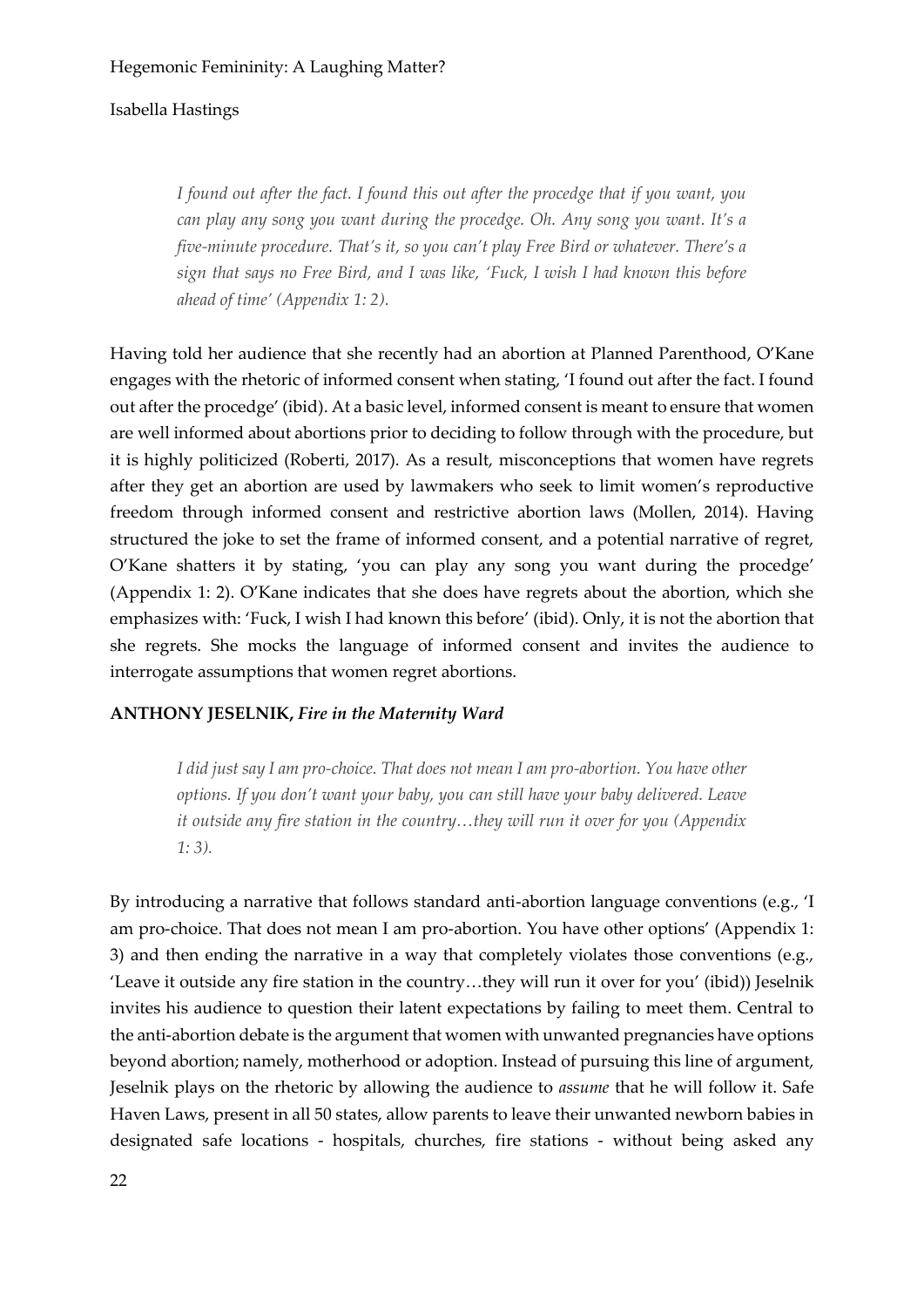questions or charged for child abandonment. The law is meant to prevent unwanted babies from being left in dangerous locations such as dumpsters (Family.findlaws.com, n.d.). Through this joke, Jeselnik forces his audience to interrogate the assumption integral to the anti-abortion rhetoric that carrying an unwanted pregnancy to term is indeed a 'safe' and preferable option to abortion.

# **5.1.2 GENDERING OR NON-GENDERING OF DISCOURSE**

Acknowledging that ideology is produced and maintained through language, deviations from ideological norms are potential sites of resistance against the hegemony. Gender and gender norms are similarly constructed through 'psychological, cultural, and social means' (West and Zimmerman, 1987: 125). The use of gender in language is a seemingly innocuous discursive technique, but since language is not neutral or innocent (Lazar, 2005), the use, or non-use, of gender is an exercise of power. As a result, how comedians employ gender within their sets can reinforce gender norms or challenge them. Each of the three comedians used gender to challenge hegemonic behavior and identity norms as constructed by the patriarchal system dominating the United States.

# **EMMA ARNOLD,** *Abortion. Abortion. Abortion.*

In *My Diagnosis*, Arnold explains that her gynecologist found a couple of lumps on her left ovary and told her that they were either 'cancer or a teratoma' (Appendix 1: 1). Since, as she explains, she does not have great health insurance, Arnold goes to Planned Parenthood to have the lumps checked out. However, on her way into Planned Parenthood, she encounters a protestor.

*He ran right over to the line that they can't cross and he started screaming 'Don't kill your baby, don't kill your baby, God has a plan for you.' And I was like… Holy fuck. Maybe he's right (Appendix 1: 1, emphasis added).*

In this narrative, the protestor is male and assumes that Arnold is pregnant, that she is going to Planned Parenthood to get an abortion, and that he knows what is best for her. She exposes how ridiculous these assumptions are when she says: 'Maybe he's right' (ibid). Planned Parenthood offers a myriad of services beyond abortion including sex education, 'contraception, testing and treatment for sexually transmitted infections (STIs), [and] lifesaving cancer screenings' to their 5,800,000 annual patients (Planned Parenthood, 2019). Arnold invites a critique of the male protester's supposed unawareness or uninterest with regards to the life-saving health care services beyond abortion that Planned Parenthood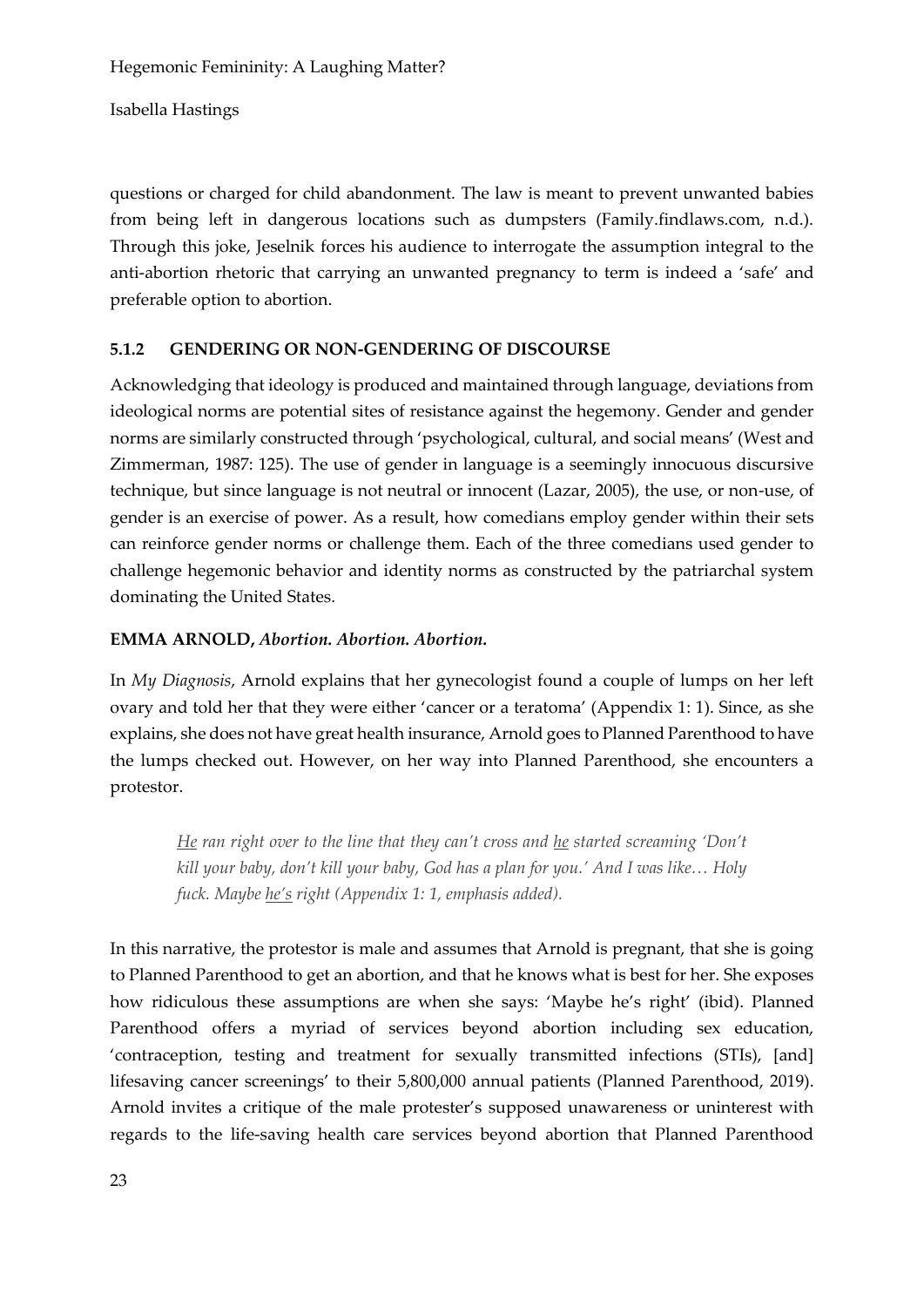Isabella Hastings

provides, which also supports a broader critique of governmental efforts to defund Planned Parenthood and other family planning organizations. Arnold further develops her thoughts on male opinions about abortion in her next bit, *One-Issue Voter*.

*If you're a woman and you are anti-choice, we don't have to argue about it. I respect your feelings, I respect your opinion, we don't ever have to talk about it. We can just live on opposite sides. If you're a man, and you have an opinion about abortion, you can go slam your dick in a drawer (Appendix 1: 1, emphasis added).*

Here, Arnold acknowledges differences among women and their beliefs. Instead of arguing that their opinions are wrong because they are different from hers, she states that she 'respects' (ibid) them. However, she does label the opposing stance as 'anti-choice' (ibid) rather than pro-life, which is typically the preferred moniker of those opposing abortion. At the same time, Arnold rejects male opinions about abortions. She does not, at any point, differentiate between men who oppose or support female reproductive freedom. Instead, she develops this bit by indicating that men do not have the right to talk about abortion because they are incapable of understanding the issue unless they slam their 'dick in a drawer 795 times' (ibid) and then they 'get to talk to one woman, one time about abortion' (ibid).

Arnold continues to use the gendering of discourse when she attributes genders to her teratomas, by naming them after President Donald Trump and his son, Donald Jr.

*Maybe I shouldn't be so quick to go and Mellon ball out little Donny and Donny Jr. down here (Appendix 1: 1, emphasis added).*

In effect, Arnold draws parallels between the male politicians threatening women's reproductive freedom and the tumors that quite literally threaten her own individual reproductive health.

### **CLARE O'KANE,** *When Planned Parenthood's Lobby Plays 'Cheaper by the Dozen'*

*As a woman… Uh-oh. Oh, boy, here she goes. As a woman, I enjoy going to PP. I love PP. I love to go PP on the weekdays. I love PP in the afternoon. I looove PP, Planned Parenthood. I love Planned Parenthood (Appendix 1: 2, emphasis added).*

O'Kane introduces her set by assuming gender biases within her audience. Having stated that she is 'a woman' (ibid), she then impersonates her audience when she says, 'Uh-oh. Oh, boy,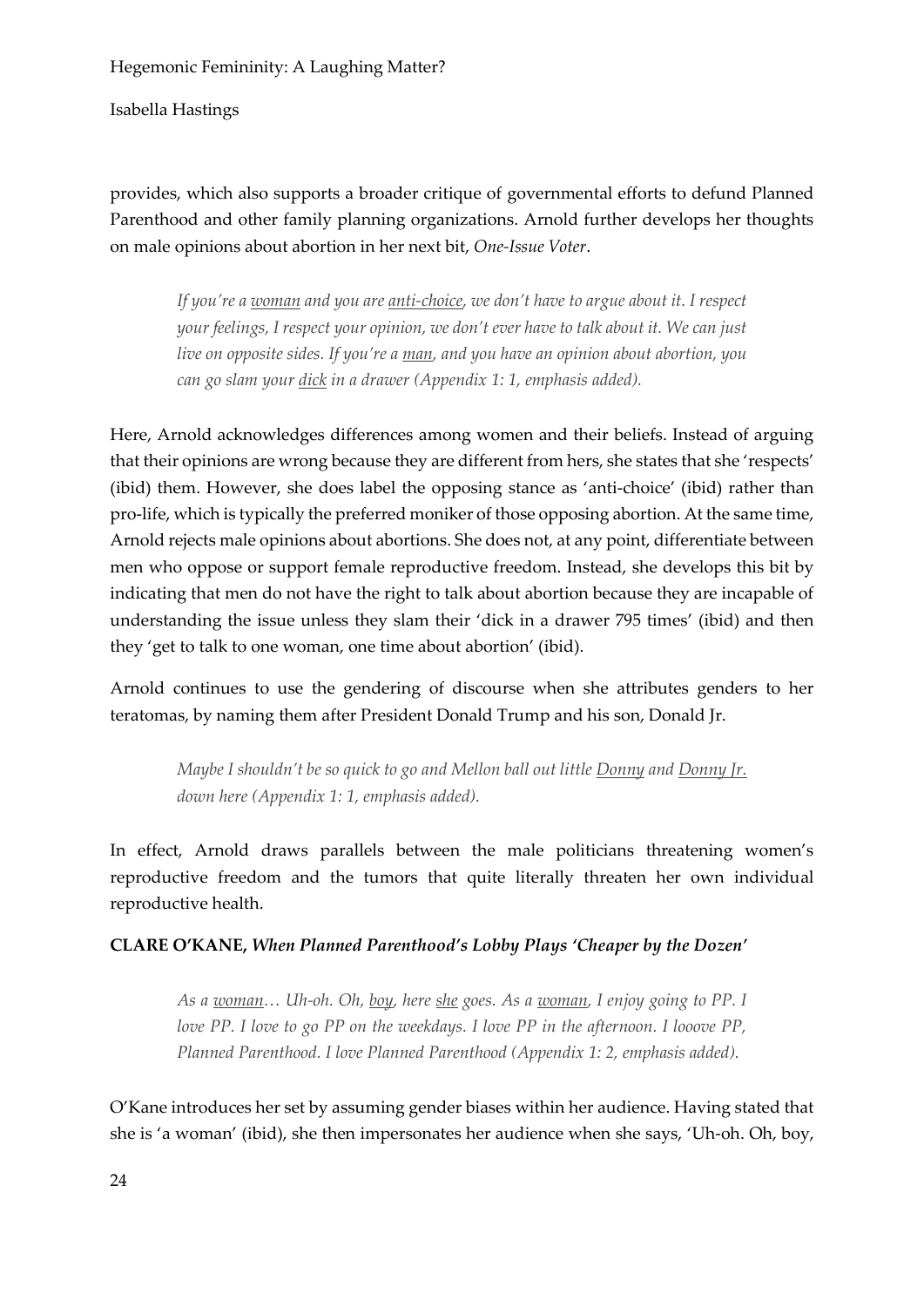Isabella Hastings

here she goes' (ibid), assuming that they expect particular things from her comedy because she is, 'a woman' (ibid). In a 2016 interview, O'Kane expressed her frustration with repeatedly being identified before sets as a 'female comedian.' As she explains, by telling an audience that a comedian is 'a woman' what they're really being told is: ''Hey so this next comedian is a WOMAN, so now you know what to expect! Period jokes and shit!'' (Fisher, 2016). O'Kane plays on this gender bias and challenges her audience to think beyond it.

However, O'Kane also employs the use of non-gendering discourse in her comedy. In the following excerpt, O'Kane refers to a trip to Planned Parenthood and her interactions with the doctor she sees.

*So, I go into the doctor's office and the doctor says, 'What's the problem?' And, I go, 'Well doc, I got this sort of like flesh colored bump, I want to say.' And the doctor stops me, and they go, 'Flesh colored? Wow. Cool. Can I just ask you a quick question? Did you go to medical school by any chance?' And I go, 'No, why?' And they go, 'Cuz that's exactly the terminology we use in medical school. It's in the book.' Sick (Appendix 1: 2, emphasis added).*

O'Kane does not attribute binary gender pronouns to the doctor in this narrative. Divisions of labor are often gendered, and the profession of doctor is firmly positioned as masculine. 'Many roles are already gender marked, so that special qualifiers - such as 'female doctor' or 'male nurse' - must be added to exceptions to the rule' (West and Zimmerman, 1987: 129). However, in this scenario, the doctor is not *necessarily* an exception to the rule. By failing to refer to the doctor as male or female with pronouns of 'he' or 'she,' and instead using 'they' (Appendix 1: 2), O'Kane forces the audience to engage with their own gender biases. Does the audience member unconsciously imagine that the doctor in this scenario is male or female?

### **ANTHONY JESELNIK,** *Fire in the Maternity Ward*

*I am chuckling to myself …in the waiting room …of an abortion clinic. I catch myself, I stop, I look up. I see a couple sitting straight across from me. The guy looks away in disgust like he wants to fight me. But the woman leans forward and goes, 'Hey, Anthony, big fan.' Which I always appreciate. Never a bad time for that. Literally…any trimester is good (Appendix 1: 3, emphasis added).*

Jeselnik challenges mainstream sexist generalizations that 'due to their kind hearts… very few… [women] have ever written, or even enjoyed, satire, although they have often been its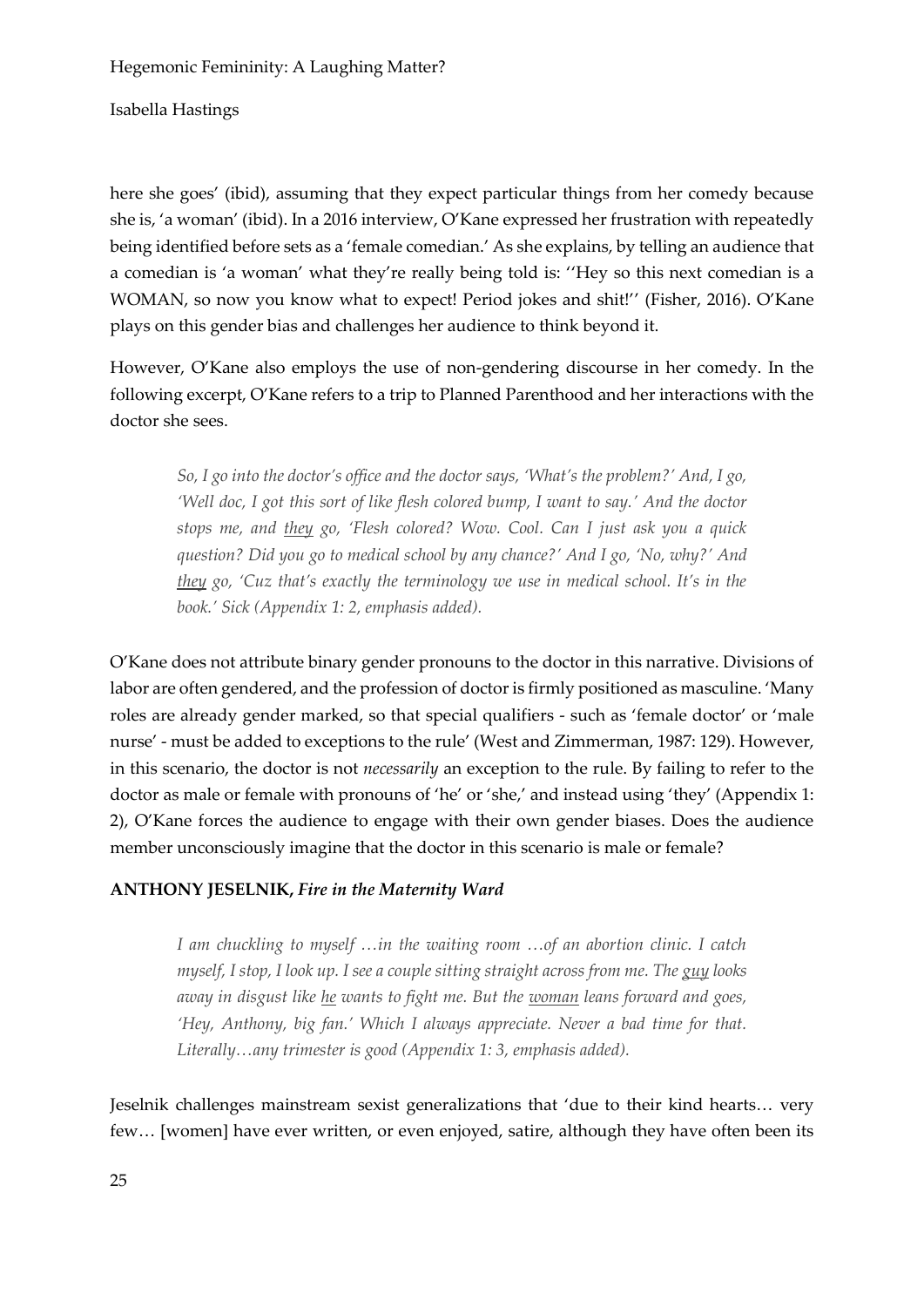Isabella Hastings

victims' (Highet, 1962: 235). Instead, he positions the man in this scenario as the one offended by his jokes and unable to appreciate his satire. However, at the very end of his show, he reverts back to mainstream discourse that women cannot take a joke.

*My favorite reaction I've ever gotten from this story was just a couple of weeks ago. A woman in the back of the theater stands up very confidently and she screams out, 'Excuse me. Excuse me, Anthony, but what the fuck is so funny about abortion?' And I said, 'Lady, I just told you' (Appendix 1: 3, emphasis added)*

Jeselnik does not indicate where this audience member stands politically. With the information given, she could just as easily oppose female reproductive rights as she could support it. However, what he does is challenge any efforts to attribute homogenous gender norms across his comedy set. *Some* women can take a joke just as *some* men can take a joke, similarly, *some* women can be offended by a joke just as *some* men can be offended by a joke. Based on this narrative, one cannot attribute sweeping behavior categorizations depending on gender.

# **5.2 DISCUSSION**

The results of this analysis demonstrated that contemporary stand-up comedians utilized the discursive techniques of 'pushing the edge' to interrogate latent assumptions and the gendering or non-gendering of discourse to challenge hegemonic femininity. Recent state and federal efforts in the United States to restrict female reproductive autonomy hinge on discourse established by patriarchal systems that legitimize hegemonic femininity. As a result, by calling into question discourses which seek to limit female reproductive freedom, these stand-up comedians expose to critique patriarchal systems of power. However, these results led to a number of additional implications and considerations which must be addressed below.

### **5.2.1 IMPLICATIONS**

Stand-up comedy offers a unique space for personal experiences of social domination to be demonstrated and critiqued. Systems of power shape personal experience, identities, and everyday life (West and Zimmerman, 1987) and since stand-up comedians often perform jokes as though they are true and autobiographical in nature, they expose individual narratives of domination as enacted by institutional systems of power (Highet, 1962). The storying of these experiences must be critically analyzed in relation to the systems of power which legitimize and perpetuate hegemonic ideologies (Bute *et al*, 2010). In this case, narratives exposing personal experiences of suppression through the restriction of female reproductive freedom must be considered in relation to the patriarchal socio-political system that constructs U.S.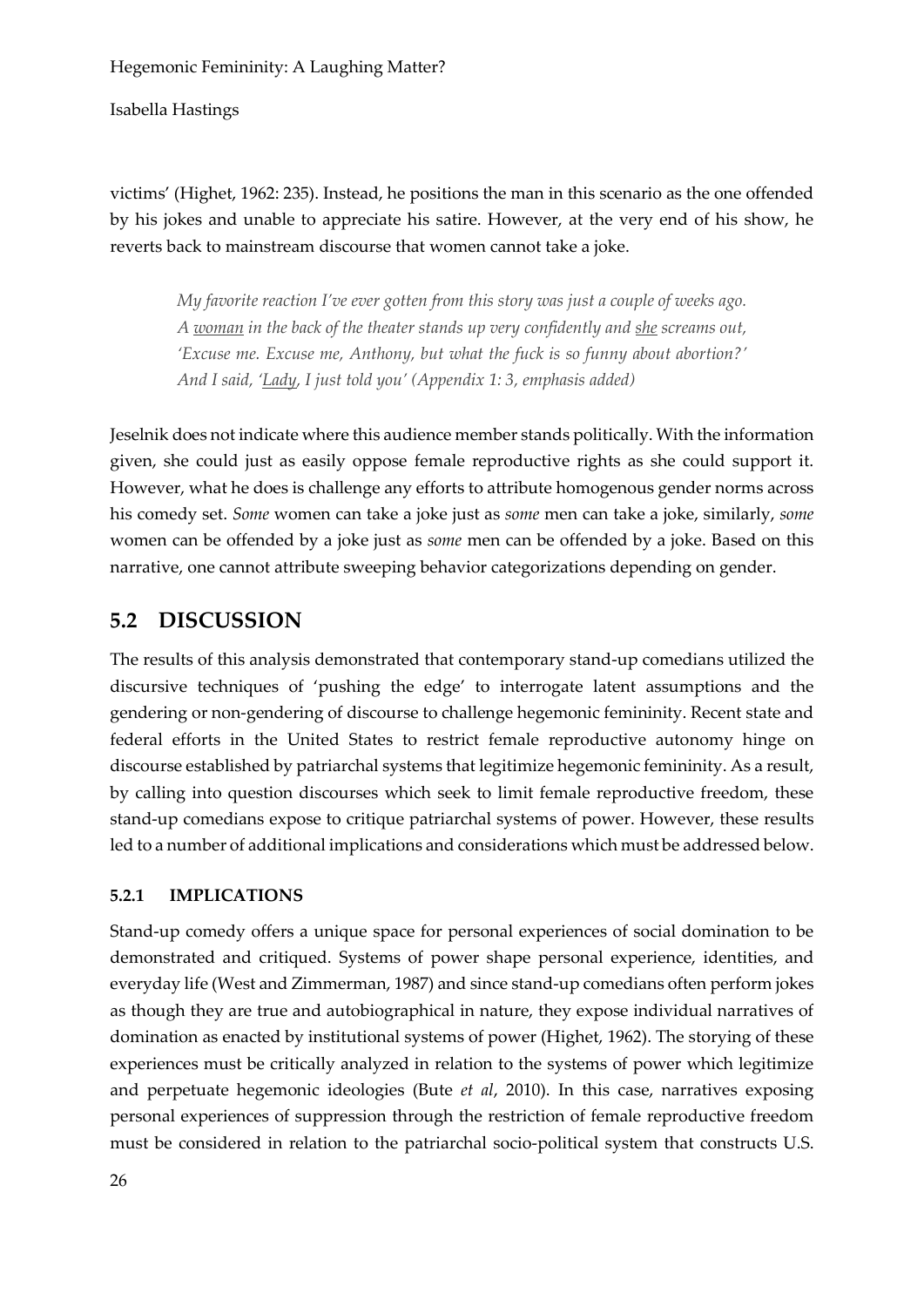Isabella Hastings

hegemonic discourses of femininity. Alternative media, and stand-up comedy specifically, are vital to the dissemination of these counter-discourses into broader political communication beyond the counter-publics from which they originate. In addition to exposing that the personal is political, stand-up comedy challenges patriarchal systems of power through two discursive techniques identified in this study: 'pushing the edge' to challenge hegemonic femininity and the gendering or non-gendering of discourse.

Counter-discourse, particularly counter-discourse through political satire, is designed to undermine the hegemony by highlighting socio-political vulnerabilities and offering alternate perspectives to the status-quo (Hill, 2013). By 'pushing the edge' of hegemonic ideologies, comedians are able to expose latent expectations and assumptions that permeate society and contribute to establishing the status quo (Antoine, 2016). This study focused on the issue of female reproductive freedom and considers how comedians engage with dominant ideologies to ultimately expose them to critique. Recent efforts in the United States to limit female reproductive freedom hinge of pronatalist discourse that legitimizes hegemonic femininity, and is a product of the patriarchal socio-political climate. By engaging with the discourses used by those seeking to limit female reproductive freedom – defund planned parenthood because it encourages female sexuality; informed consent is necessary because women do not know what they are doing when they get abortions; one can be pro-choice *and* anti-abortion because women have other options beyond abortion – stand-up comedians invite audiences to consider the absurdities inherent in each.

Discourses are central to the creation of social constructions of identities and help to define what is considered 'normal, natural, & often incontestable' (Bute *et al*, 2010). When expected identities – hegemonic ideas of what identities should look like – are not repeated, those expected identities are opened up to critique (Butler, 1999). By engaging with gender in their comedy sets, Arnold, Jeselnik, and O'Kane toy with the social construction of gender identities. As a result, they offer alternative perspectives of gender categorizations and invite the audience to question the patriarchal system that comes to establish normative and limiting conceptions of societal gender roles. All three comedians challenge hegemonic femininity by calling into question overarching categorizations that attempt to define gender along specific and delineating characteristics as determined by the dominant culture.

# **5.2.2 CONSIDERATIONS AND LIMITATIONS OF STAND-UP COMEDY AS A SITE OF SOCIAL TRANSFORMATION**

While stand-up comedy is an important site for the expression and dissemination of counterdiscourses, comedians are limited in their ability to deviate from societal norms and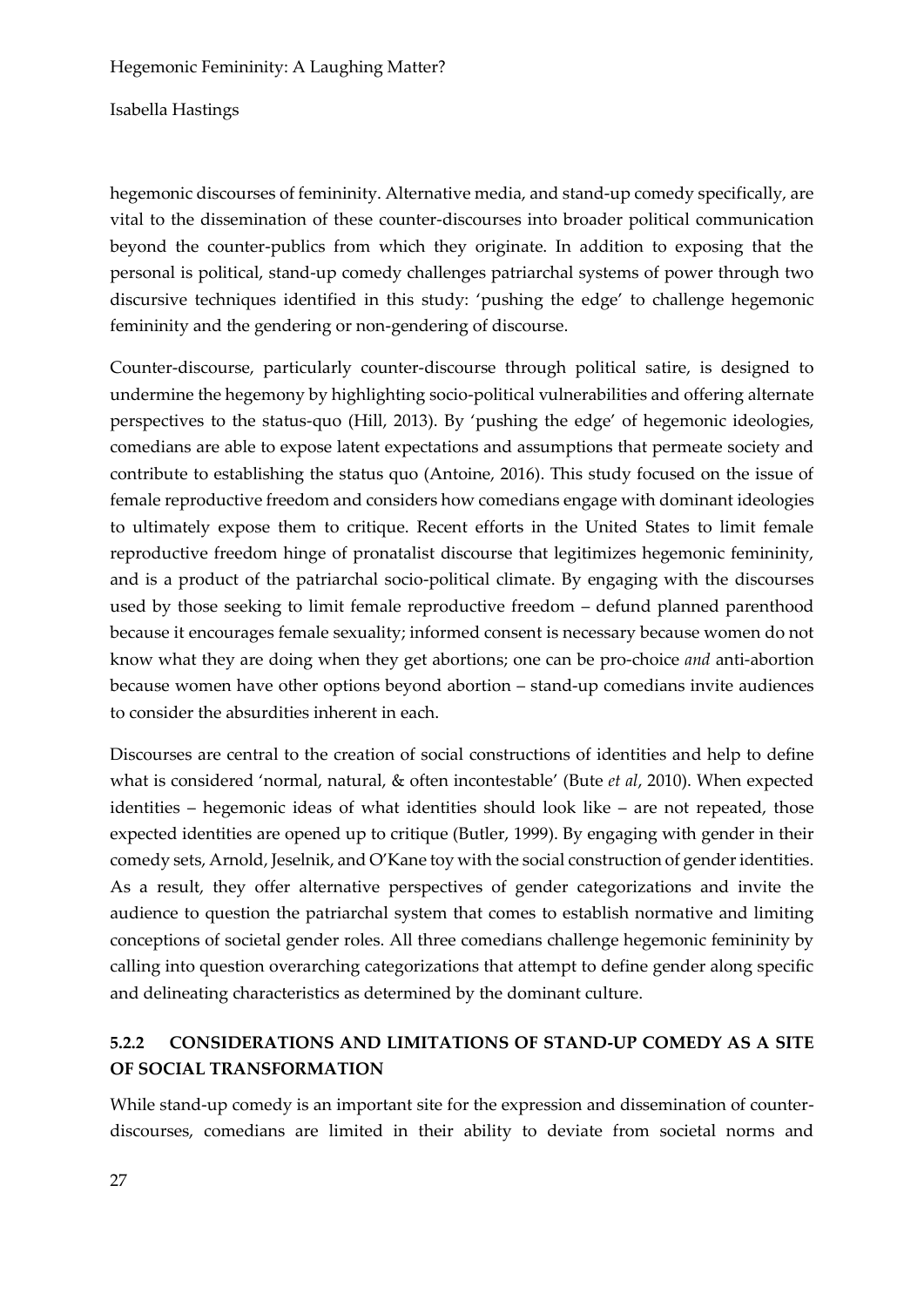Isabella Hastings

expectations. By attempting to 'push the edge' too far, comedians may risk alienating the audience. How far the comedian can challenge the institutionalized power systems and hegemonic ideologies depends, in part, on the 'racial, gender, political, educational, and age demographics of the audience' (Antoine, 2016: 39). So, while stand-up comedy is a potential platform in which comedians can challenge hegemonic norms and ideologies, comedians are not able to deviate *too far* from accepted societal conventions.

Additionally, even though stand-up comedy and political satire offer a site beyond mainstream media to voice a diversity of perspectives and critique the hegemony, there is still a 'hierarchy of access' (Atton, 2002) within the genre that must be addressed here. Comedy has a reputation of being somewhat of a 'boys club,' with women (Frazer-Carroll, 2019), especially women of color, struggling to gain much-needed exposure. Recent efforts to open stand-up comedy to a multiplicity of marginalized communities is evidenced by programs such as Tiffany Haddish's Netflix series, *They Ready*, which is specifically concerned with providing 'a platform to women, people of color and LGBTQ performers who…the industry often overlooks' (Villarreal, 2019). Yet, stand-up comedy has a long way to go. In developing this project, research into stand-up comedians who address abortion and female reproductive rights in their sets yielded long lists exclusively comprised of male comedians (Scomedy.com, n.d.). Female stand-up comedians are talking about female reproductive rights and abortion in their sets, only they are not given the same amount of exposure as their male counterparts.

To that end, while Arnold and O'Kane perform their marginality and adopt a stage persona that challenges gender conventions and supports a critique of hegemonic femininity, whether Jeselnik's performance actually challenges hegemonic femininity is questionable. He undermines efforts to challenge the hegemony with a hyper-masculine and misogynistic stage persona and a narrative about his experience taking a female friend to get her abortion. As a result, he caters to societal gender conventions and risks reinforcing a patriarchal structure that subordinates women to men. It is noteworthy that Jeselnik dedicated fifteen minutes of his set to the topic of abortion - most of his bits last no longer than one minute (Appendix 1: 3) – and his overall set does seek to shatter societal 'taboos' surrounding the issue of abortion by engaging with it in the realm of entertainment, but he limits its ability to de-stabilize hegemonic femininity by failing to capture the comprehensive aims of female reproductive freedom and, instead, centers his narrative on the language of choice. Yes, this challenges hegemonic ideologies that place motherhood at the center of femininity, but fails to express the lived experiences of a diversity of women. Individual jokes within his set challenge gender norms and offer a unique perspective to the issue of women's access to abortion. That said, by focusing nearly exclusively on abortion through the entirety of his set, Jeselnik perpetuates misconceptions that the fight for female reproductive freedom is one centered on abortion.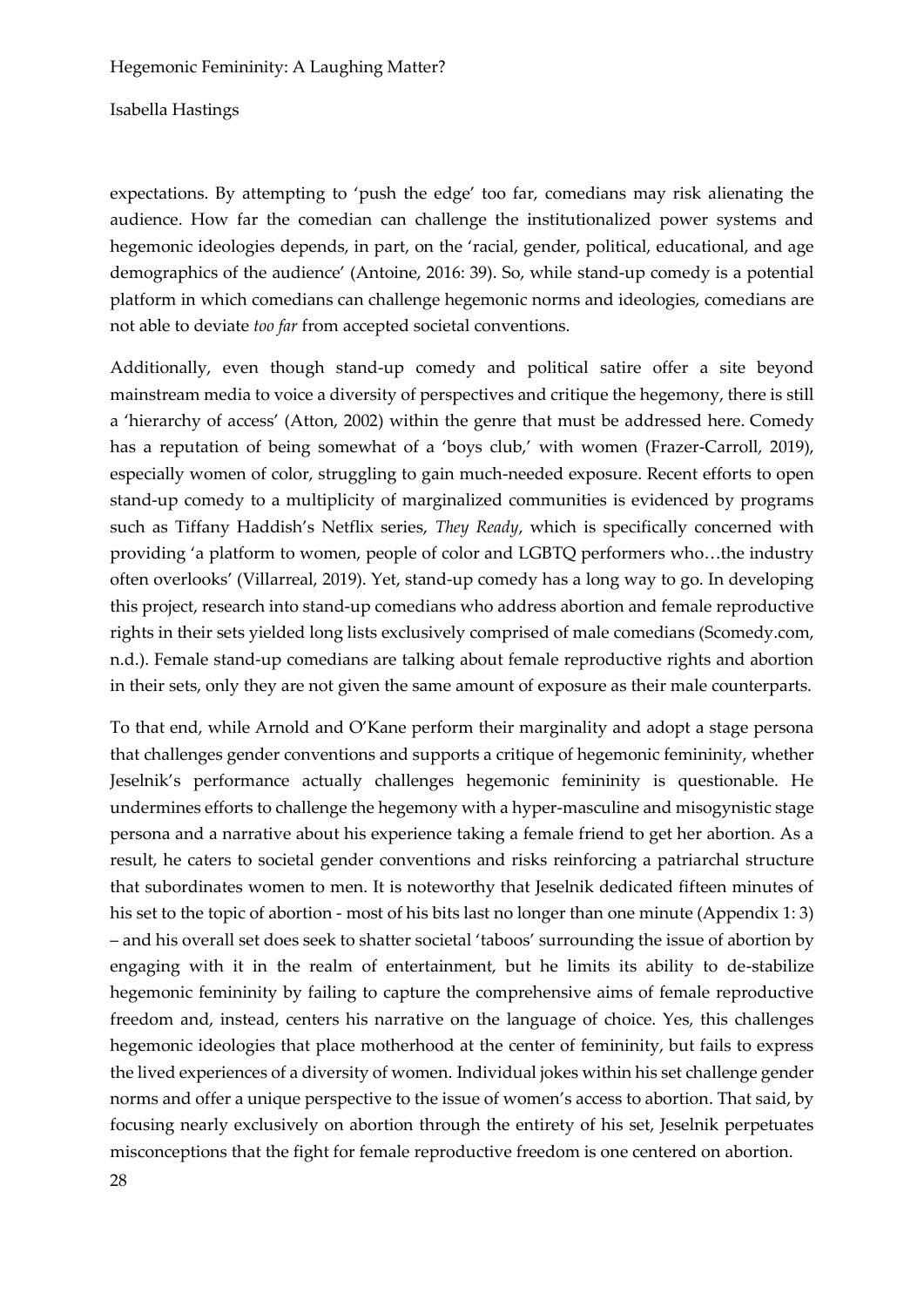Isabella Hastings

In spite of these limitations, Arnold and O'Kane demonstrate that stand-up comedy can be a potent site of resistance against hegemonic femininity and patriarchal systems of power. Both engage with discourse that broadens conceptualizations of the aims and needs associated with female reproductive freedom, one that includes, among other things, abortion, health care, and the right to be sexual. Additionally, they problematize the discourses which seek to limit female reproductive freedom and use political satire to invite their audiences to consider the issue from perspectives beyond the ones offered by the dominant culture (Hill, 2013). At the same time, they challenge societal gender norms and push the boundaries of behavior and identity categorizations to offer a critique of the systems which propagate those conventions. With that in mind, as the genre of stand-up comedy continues to open up to a diversity of marginalized voices, the expression of these counter-discourses may ultimately contribute to the feminist goal of the empowerment of *all* women.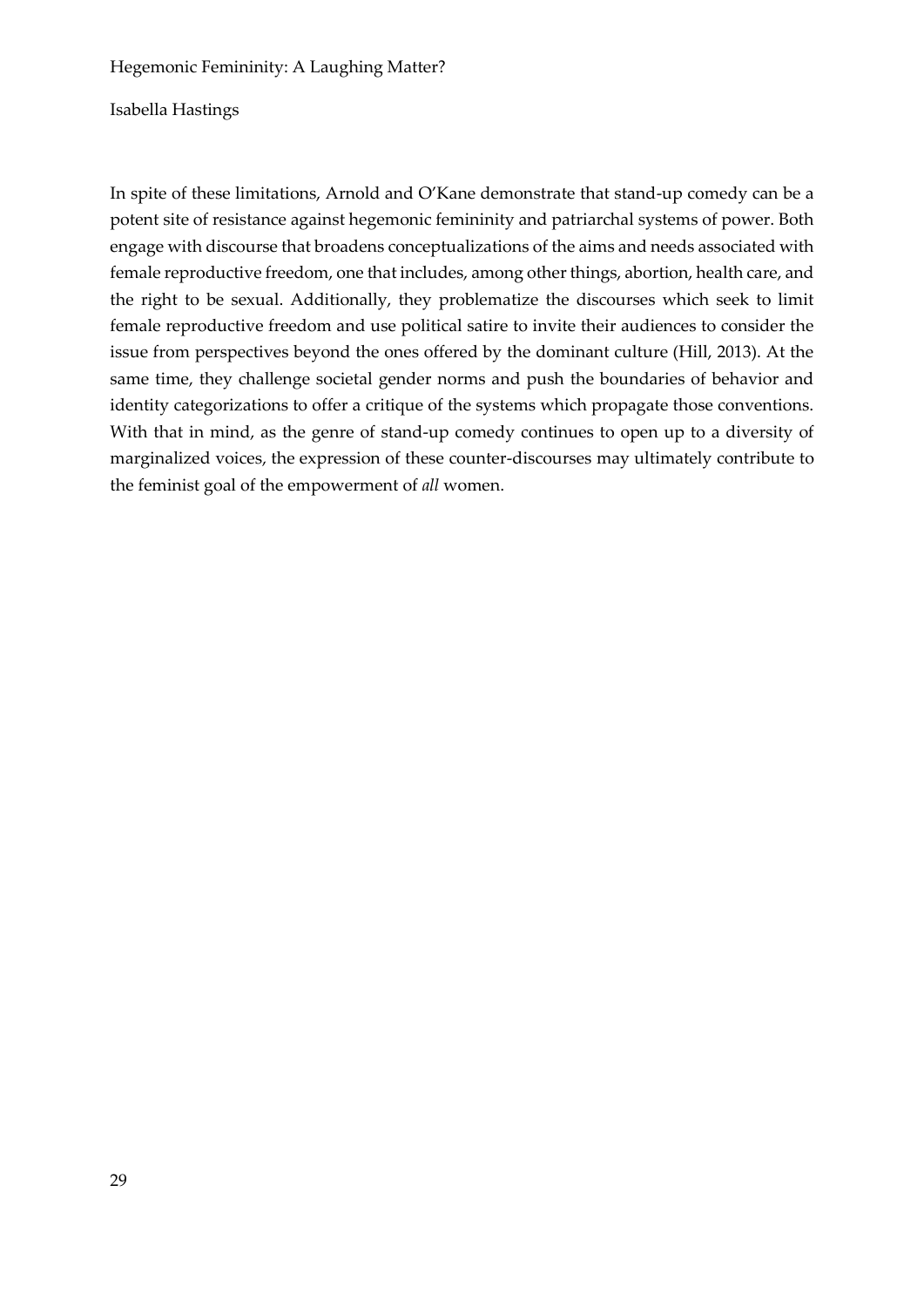# **6 CONCLUSION**

Conceptualized from the framework of feminist theory, this research studied alternative media representations of the issue of female reproductive rights to understand how discourse can challenge societal power structures which seek to subordinate women to men. Focusing specifically on stand-up comedy as a form of alternative media, this project considers which discursive tools are available to marginalized communities who challenge hegemonic beliefs about femininity. Through the methodological approach of critical discourse analysis, this research identifies 'pushing the edge' of hegemonic femininity to expose latent assumptions and the gendering or non-gendering of discourse as two discursive techniques which contemporary stand-up comedians use to challenge hegemonic femininity and the discourses threatening female reproductive freedom.

It is important to note that while stand-up comedy offers an site of resistance against hegemonic ideologies, the platform does have a number of limitations. While stand-up comedians may 'push the edge' of hegemonic ideologies, they are limited as to how far they can go in terms of offering new perspectives and breaking with the status-quo. Comedians who deviate too far from societal norms may risk losing their audience and, ultimately, their ability to spread their message by appealing to communities beyond the counter-publics from which they develop their discourses. Also, stand-up comedy has a 'hierarchy of access' that affords men a greater degree of exposure than women. While there have been some changes to open up the genre to a diversity of voices, stand-up comedy has a long way to go in terms of supporting a multiplicity of women and the storying of their lived experiences.

A number of interesting insights arose while operationalizing this study that, due to the limited scope of this project, could not be elaborated on. Of particular interest is the changing nature of stand-up comedy in the digital age. All of the sampled material in this set was performed in front of a live-audience only to then be distributed to a streaming audience. Further research into differences between audience response and experience is needed to better understand how comedians are structuring sets for an ever-increasing streaming audience while maintaining the integrity of the live performance.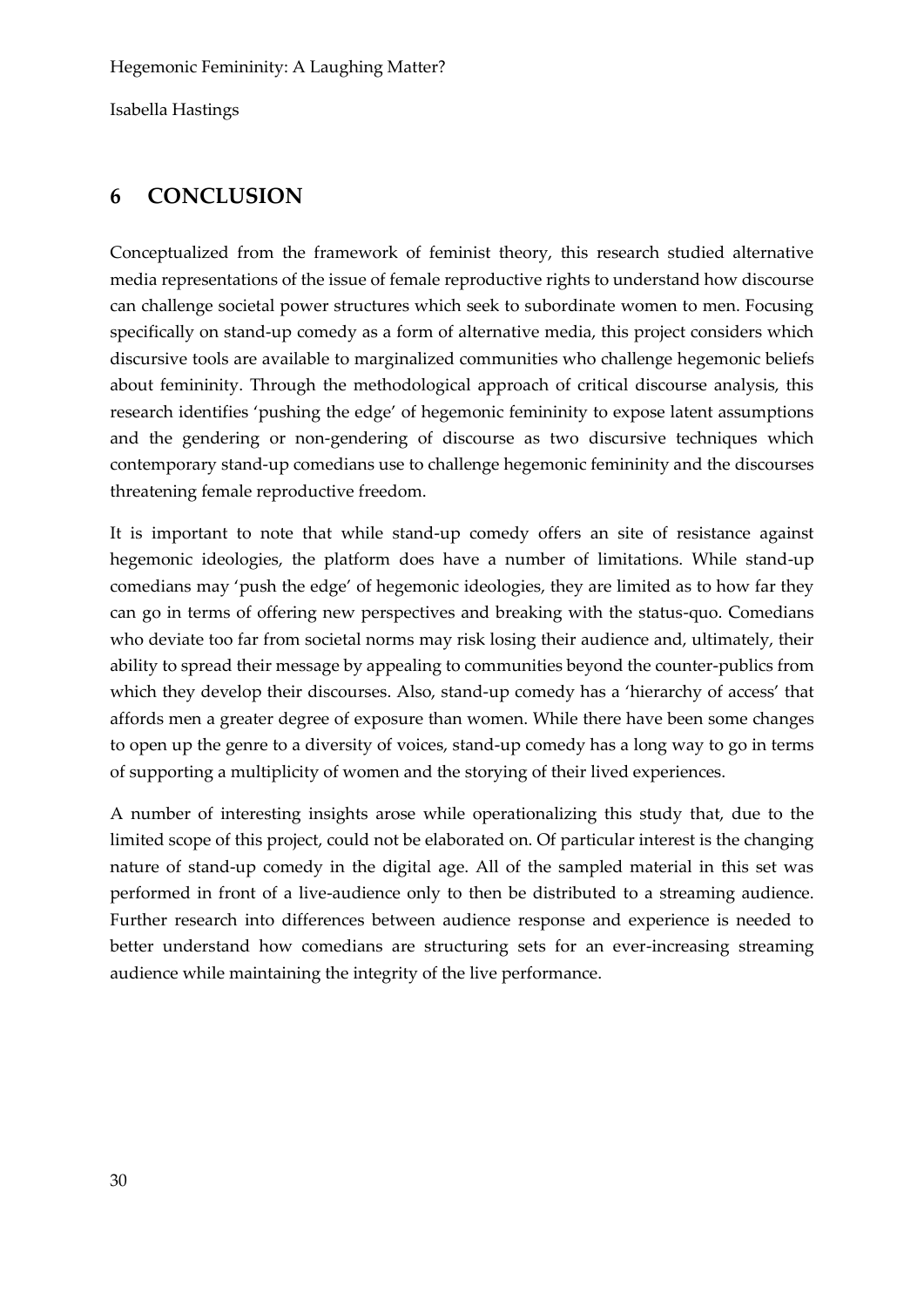# **REFERENCES**

Anglia Ruskin University Library. (2019) Anglia Ruskin University - Harvard System, URL: https://libweb.anglia.ac.uk/referencing/harvard.htm [Last consulted 17 August 2019].

Anthonyjeselnik.com. (2019) Official Website Of Anthony Jeselnik, URL: https://www.anthonyjeselnik.com/ [Last consulted 17 August 2019].

Antoine, K. (2016) 'Pushing the Edge' of Race and Gender Hegemonies through Stand-up Comedy: Performing Slavery as Anti-racist Critique, *Etnofoor* 28(1): 35–54.

Atton, C. (2002) News Cultures and New Social Movements: radical journalism and the mainstream media, *Journalism Studies* 3(4): 491–505.

Bailey, O.G., Cammaerts, B. and Carpentier, N. (2007) *Understanding alternative media*. England: Open University Press.

BBC. (2019) What's going on in the fight over US abortion rights? *BBC*, 14 June: https://www.bbc.co.uk/news/world-us-canada-47940659 [Last consulted 10 August 2019].

Belluck, P. (2019) Trump Administration Blocks Funds for Planned Parenthood and Others Over Abortion Referrals. *Nytimes.com*, 22 February 2019: https://www.nytimes.com/2019/02/22/health/trumpdefunds-planned-parenthood.html [Last consulted 15 August 2019].

Bone, J. E. (2010) When Publics Collide: Margaret Sanger's Argument for Birth Control and the Rhetorical Breakdown of Barriers, *Women's Studies in Communication* 33(1):16–34.

Bone, J. E. and Meyers-Bass, B. (2010) Laws, Politics, and Reproductive Choices, pp. 115-138 in: S. Hayden and D.L. O'Brien Hallstein (ed.) *Contemplating Maternity in an Era of Choice: explorations into discourses of reproduction,* United Kingdom: Lexington Books.

Bute, J. J., Harter, L. M., Kirby, E. L. and Thompson M. (2010) Politicizing Personal Choices? The Storying of Age-Related Infertility in Public Discourses, pp. 49-69 in S. Hayden and D.L. O'Brien Hallstein (ed.) *Contemplating Maternity in an Era of Choice: explorations into discourses of reproduction,* United Kingdom: Lexington Books.

Butler, J. (1999) *Gender trouble: feminism and the subversion of identity*, New York: Routledge.

Clareokane.com. (2018) URL: https://www.clareokane.com/ [Last consulted 18 August 2019].

Comedy Central. (n.d) Comedy Central Stand-Up Featuring, URL: http://www.cc.com/shows/comedycentral-stand-up-featuring [Last consulted 12 August 2019].

Corley, J. (2019) Performing the Same Jokes Doesn't Make Your Act Boring, *Stand Up Comedy Clinic,* URL: https://www.standupcomedyclinic.com/doing-the-same-jokes/ [Last consulted 17 August 2019].

31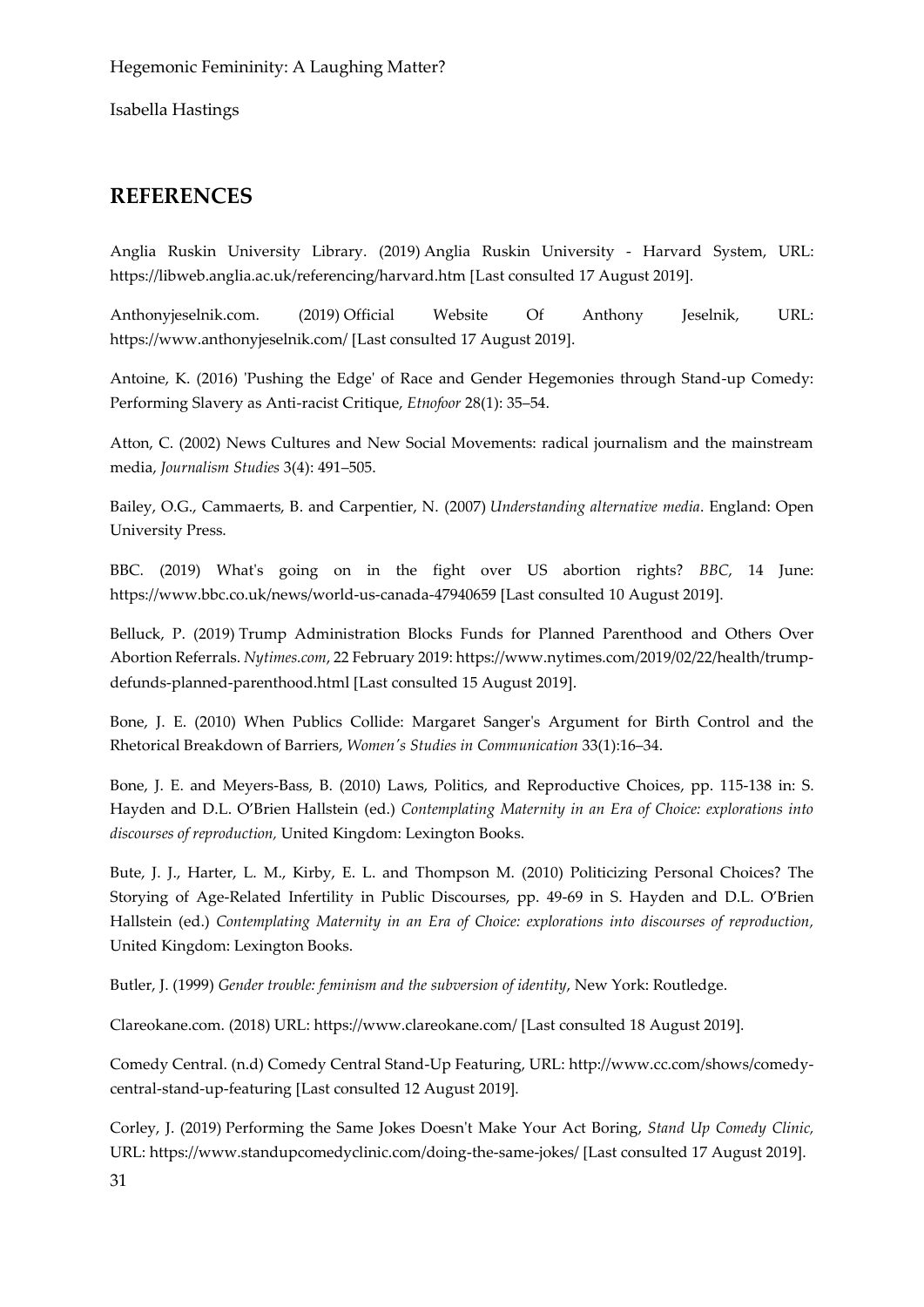Isabella Hastings

Cuklanz, L. (2016) Feminist Theory in Communication, *The International Encyclopedia of Communication Theory and Philosophy* 1-11.

Dagnes, A. (2012) *A conservative walks into a bar the politics of political humor*, New York: Palgrave Macmillan.

DaoJensen, T. (2013) Bristol Palin: the pedagogical media spectacle of a sexual abstinence ambassador, *Gender and Education* 25(5): 605–623.

Davis, A. (2007) *The Mediation of Power: A Critical Introduction*, New York: Routledge.

Defares, G. (2019) Why Anti-Abortion Laws Will Affect Marginalized Communities The Most, *BESE,* 23 July 2019, URL: https://www.bese.com/the-abortion-ban-and-its-impact-on-marginalizedcommunities/ [Last consulted 15 August 2019].

Douglas, S. (2013) Girls Don't Just Want To Have Fun, *In These Times* 37(9): 15.

Douglas, S. J. and Michaels, M. (2004) *The mommy myth: the idealization of motherhood and how it has undermined women*, New York: Free Press.

Emmaarnoldcomedy.com. (2019) Emma Arnold, URL: https://www.emmaarnoldcomedy.com/ [Last consulted 17 August 2019].

Family.findlaw.com. (n.d) Safe Haven Laws, URL: https://family.findlaw.com/adoption/safe-havenlaws.html [Last consulted 2 August 2019].

Fisher, A. (2016) Eight Women of Color Comedians On Sexism, Racism and Making People Laugh, *Wear Your Voice*, 1 April 2016, URL: https://wearyourvoicemag.com/culture/women-color-comedians [Last consulted 15 August 2019].

Fixmer-Oraiz, N. (2010) No Exception Postprevention: 'Differential Biopolitics' on the Morning, pp. 27- 48 in S. Hayden and D.L. O'Brien Hallstein (eds) *Contemplating Maternity in an Era of Choice: explorations into discourses of reproduction,* United Kingdom: Lexington Books.

Fraser, N. (1989) *Unruly Practices: Power, Discourse, and Gender in Contemporary Social Theory,* Minnesota: University of Minnesota Press.

Frazer-Carroll, M. (2019) 'The boys' club has been obliterated': meet the women of colour shaking up comedy. *The Guardian*, 14 August 2019: https://www.theguardian.com/tv-and-radio/2019/aug/14/theboys-club-has-been-obliterated-meet-the-women-of-colour-shaking-up-comedy [Last consulted 18 August 2019].

Fuchs, C. (2010) Alternative Media as Critical Media, *European Journal of Social Theory* 13(2): 173–192.

32 Gardiner, M. E. (2004) Wild publics and grotesque symposiums: Habermas and Bakhtin on dialogue, everyday life and the public sphere, *The Sociological Review* 52(1): 28–48.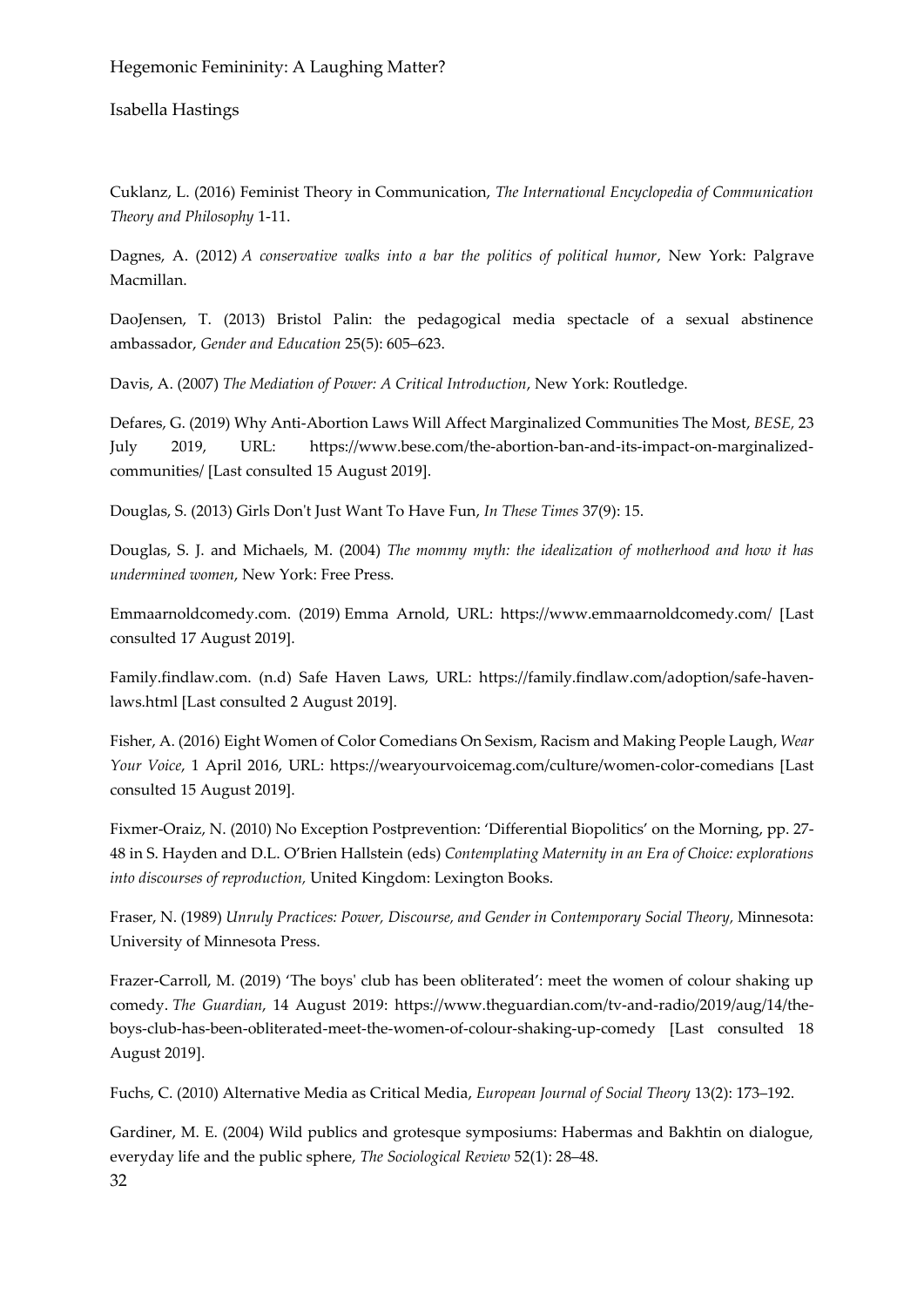Isabella Hastings

Gilbert, J. R. (1997) Performing marginality: Comedy, identity, and cultural critique, *Text and Performance Quarterly* 17(4): 317–330.

Gill, R. (1996) Discourse Analysis: Practical Implementation, pp. 141-158 in J. T. E. Richardson (ed.) *Handbook of qualitative research methods for psychology and the social sciences*, Leicester: British Psychological Society.

Hall, S. (2001) Foucault: Power, Knowledge and Discourse, pp. 72-81 in M. Wetherell, S. Taylor and S. Yates (eds) *Discourse, Theory and Practice*, London: Sage Publications.

Highet, G. (1962) *Anatomy of satire*, Princeton: Princeton University Press.

Hill, M. R. R. (2013) Developing a normative approach to political satire: A critical perspective, *International Journal of Communication* 7(1): 324–337.

Johansen, J. (1991) Humor as a Political Force, or How to Open the Eyes of Ordinary People in Social Democratic Countries, *Philosophy and Social Action* 17(3-4): 23-27.

Keisalo, M. (2018) PERSPECTIVES OF (AND ON) A COMEDIC SELF: A Semiotics of Subjectivity in Stand-up Comedy, *Social Analysis* 62(1): 116–135.

Lazar, M. M. (2005) Feminist critical discourse analysis: gender, power, and ideology in discourse, Basingstoke: Palgrave Macmillan.

Mintz, L. E. (1985) Standup Comedy as Social and Cultural Mediation, *American Quarterly* 37(1): 71–80.

Mollen, D. (2014) Reproductive Rights and Informed Consent: Toward a More Inclusive Discourse, *Analyses of Social Issues and Public Policy* 14(1): 162-182.

Morgan, A. (2010) Discourse analysis: An overview for the Neophyte Researcher, *Journal of Health and Social Care Improvement* 1: 1-7.

Netflix.com. (2019) Netflix United Kingdom – Watch TV Programmes Online, Watch Films Online, URL: https://www.netflix.com [Last consulted 17 August 2019].

O'Brien Hallstein, D. L. (2010) Public Choices, Private Control: How Mediated Mom Labels Work Rhetorically to Dismantle the Politics of Choice and White Second Wave Feminist Success, pp. 5-26 in S. Hayden and D.L. O'Brien Hallstein (eds) *Contemplating Maternity in an Era of Choice: explorations into discourses of reproduction,* United Kingdom: Lexington Books.

O'Kane, C. (2014) Why I, a Queer, Feminist, Mixed Race Woman in today's America, did NOT vote. URL: https://medium.com/@clareokane/why-i-a-queer-feminist-mixed-race-woman-in-todaysamerica-did-not-vote-1485f02ecfb2 [Last consulted 12 August 2019].

33 Oliar, D. and Sprigman, C. (2008) There's no free laugh (anymore): The emergence of intellectual property norms and the transformation of stand-up comedy, *Virginia Law Review* 1787–1867.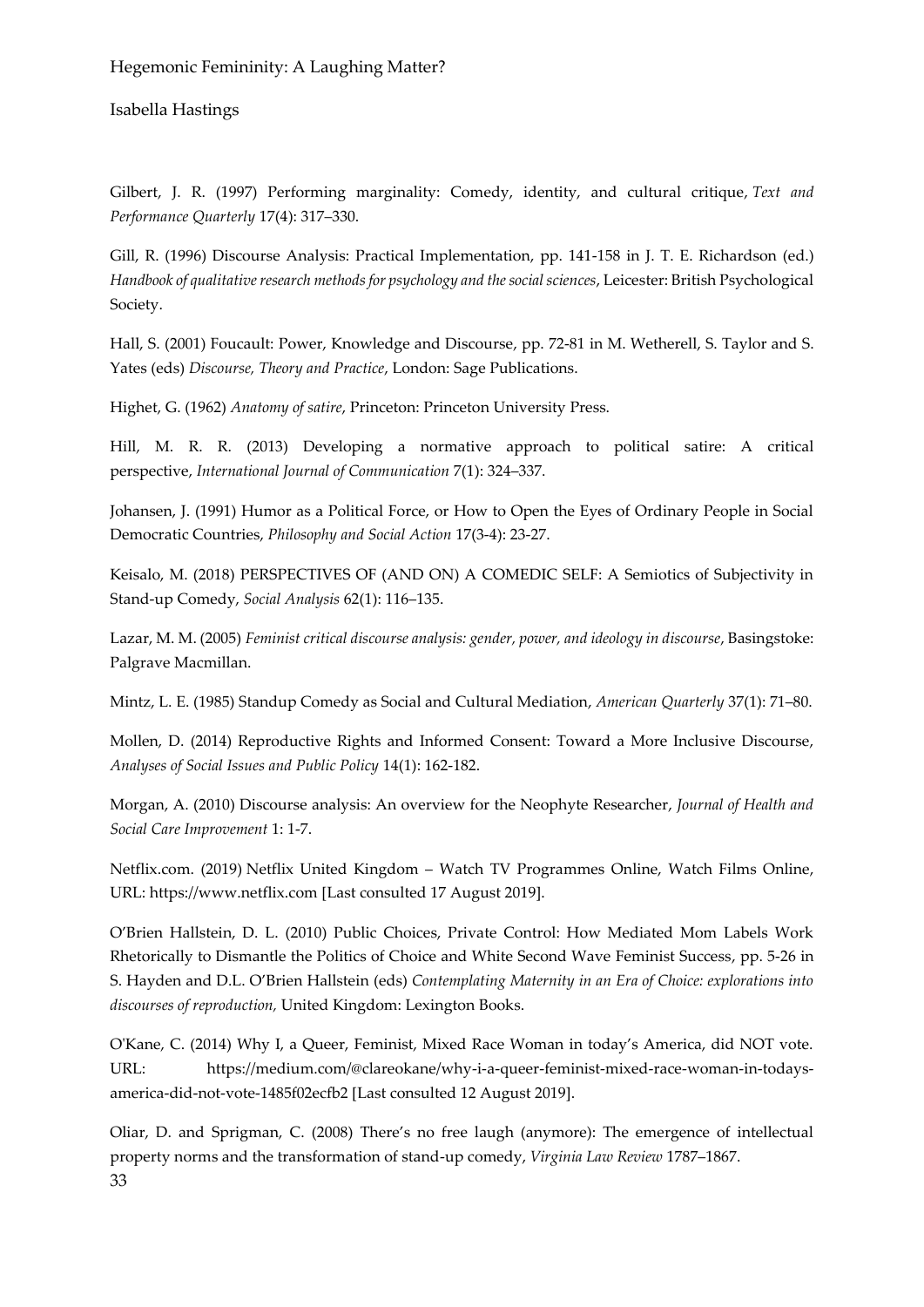Isabella Hastings

Palczewski, C. H. (2010) Reproductive Freedom: Transforming Discourses of Choice, pp. 73-94 in S. Hayden and D.L. O'Brien Hallstein (eds) *Contemplating Maternity in an Era of Choice: explorations into discourses of reproduction,* United Kingdom: Lexington Books.

Plannedparenthood.org. (2019) *Planned Parenthood | Facts & Figures* URL: https://www.plannedparenthood.org/about-us/facts-figures [Last consulted 18 August 2019].

Poggio, B. (2006) Editorial: Outline of a Theory of Gender Practices, *Gender, Work & Organization* 13(3): 225–233.

Roberti, A. (2017) How Politically Mandated 'Informed Consent' For Abortion Violates Patient Rights to Get True Information, Scholars Strategy Network, URL: <https://scholars.org/brief/how-politicallymandated-informed-consent-abortion-violates-patient-rights-get-true> [Last consulted 5 August 2019].

Scomedy.com. (2019) Stand-Up Comedians' Quotes and Jokes about Abortion | SComedy, URL: http://scomedy.com/quotes/tags/356 [Last consulted 18 August 2019].

Stubbs, M. (1997) Whorf's Children: Critical comments on critical discourse analysis (CDA), pp. 100-116 in A. Ryan and A. Wray (eds) *Evolving Models of Language*.

Tady, M. (2012) Women's Bodies, Men's Voices, *FAIR*, URL: https://fair.org/extra/womens-bodiesmens-voices/ [Last consulted 10 August 2019].

Thakkilapati, S. D. (2019) Better Mothers, Good Daughters, and Blessed Women: Multiple Femininities and Intersectionality in Abortion Narratives, *Frontiers: A Journal of Women Studies* 40(1): 63–95.

Villarreal, Y. (2019) For Tiffany Haddish and six unsung comedians, Netflix's new special is worth crying over. *Los Angeles Times*, 12 August 2019: https://www.latimes.com/entertainmentarts/tv/story/2019-08-12/netflix-tiffany-haddish-stand-up-comedy-they-ready [Last consulted 18 August 2019].

Wallace, F. (2019) Why is Abortion Still Taboo? *Marie Claire,* 11 April 2019: https://www.marieclaire.com.au/abortion-taboo [Last consulted 17 August 2019].

Warner, M. (2002) Publics and Counterpublics, *Public Culture* 14(1): 49–90.

West, C. and Zimmerman, D. H. (1987) 'Doing Gender,' *Gender & Society* 1(2): 125–151.

Wilson, J. (2008) Political Discourse, *The Handbook of Discourse Analysis* 398–415.

Wodak, R. and Meyer, M. (2008) Critical Discourse Analysis: History, Agenda, Theory, and Methodology 1, *Methods of Critical Discourse Analysis* 1-33.

Zinoman, J. (2019) Can Netflix, the King of Stand-Up Specials, Be Dethroned? *The New York Times*, 9 August 2019: https://www.nytimes.com/2019/08/09/arts/television/jim-gaffigan-julio-torres.html [Last consulted 17 August 2019].

34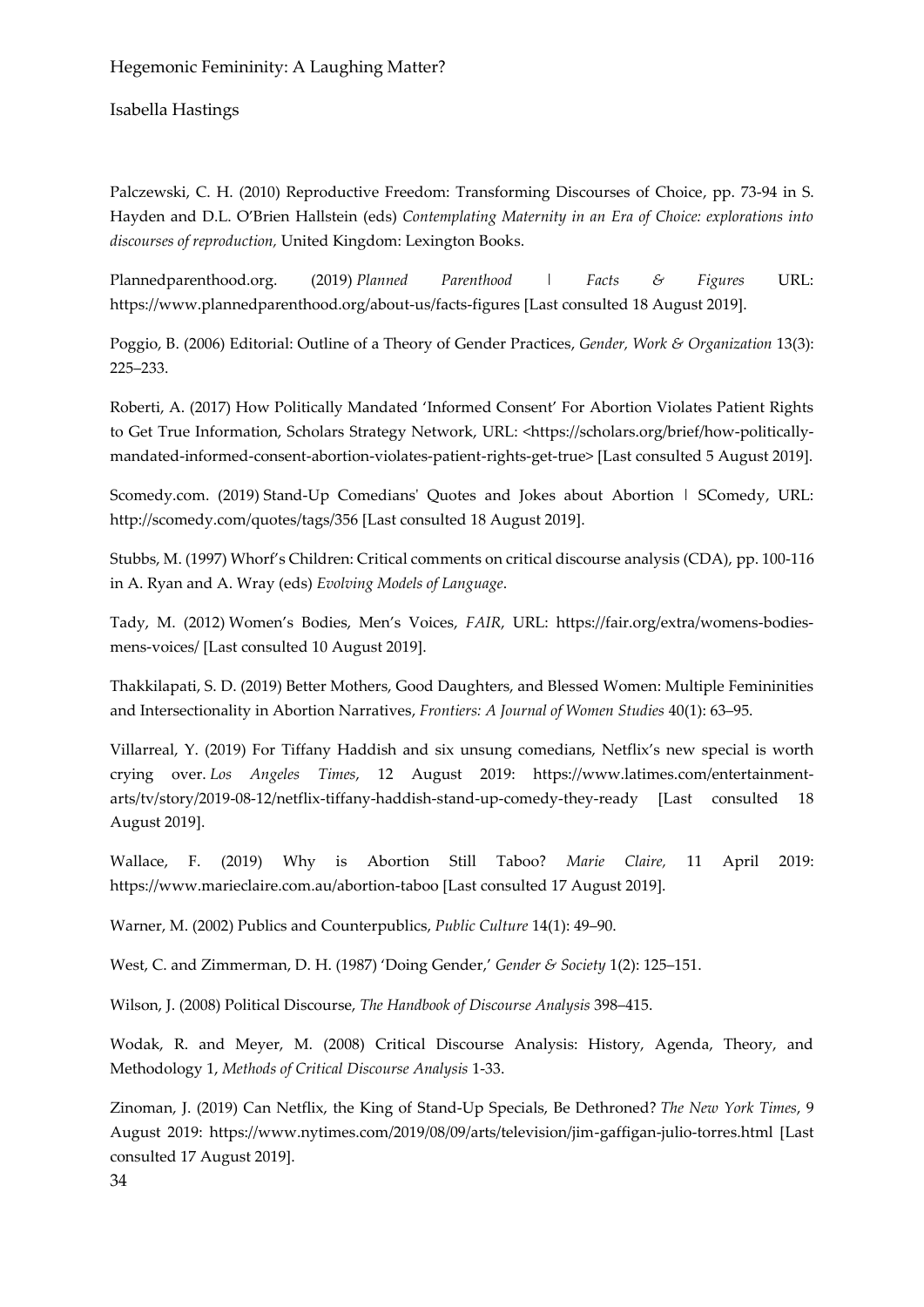Isabella Hastings